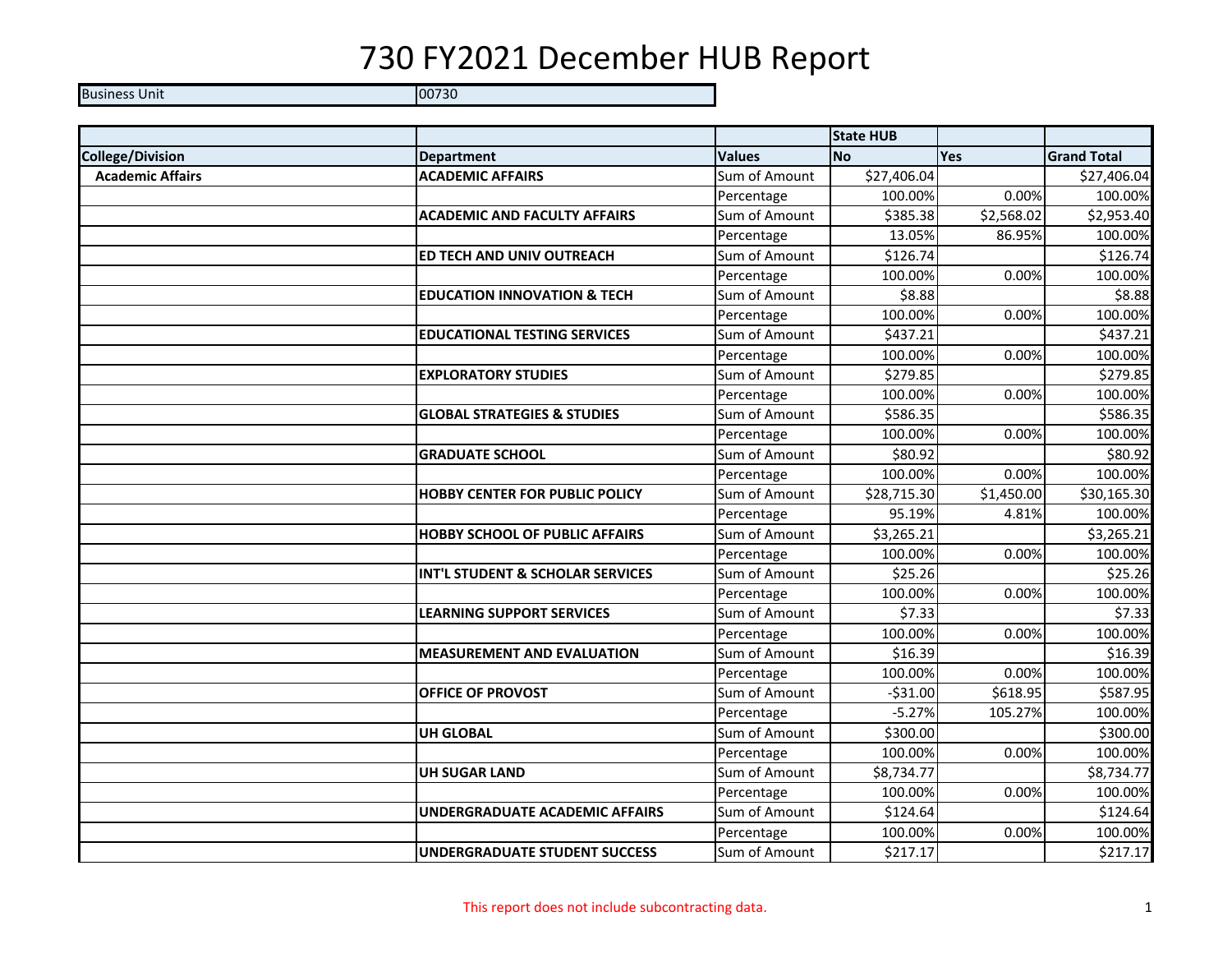| <b>Academic Affairs</b>               | <b>UNDERGRADUATE STUDENT SUCCESS</b>    | Percentage    | 100.00%      | 0.00%        | 100.00%      |
|---------------------------------------|-----------------------------------------|---------------|--------------|--------------|--------------|
|                                       | UNDERGRADUATE STUDENT SUCCESS CTR       | Sum of Amount | \$16.60      |              | \$16.60      |
|                                       |                                         | Percentage    | 100.00%      | 0.00%        | 100.00%      |
|                                       | <b>WRITING CENTER</b>                   | Sum of Amount | \$152.21     |              | \$152.21     |
|                                       |                                         | Percentage    | 100.00%      | 0.00%        | 100.00%      |
| <b>Academic Affairs Sum of Amount</b> |                                         |               | \$70,855.25  | \$4,636.97   | \$75,492.22  |
| <b>Academic Affairs Percentage</b>    |                                         |               | 93.86%       | 6.14%        | 100.00%      |
| <b>Administration and Finance</b>     | <b>ADMINISTRATION &amp; FINANCE</b>     | Sum of Amount | \$5,828.13   | \$4,321.85   | \$10,149.98  |
|                                       |                                         | Percentage    | 57.42%       | 42.58%       | 100.00%      |
|                                       | <b>ASSOC VP FOR ADMINISTRATION</b>      | Sum of Amount | \$542.50     |              | \$542.50     |
|                                       |                                         | Percentage    | 100.00%      | 0.00%        | 100.00%      |
|                                       | <b>AUXILIARY SERVICES OPERATIONS</b>    | Sum of Amount | \$900.77     |              | \$900.77     |
|                                       |                                         | Percentage    | 100.00%      | 0.00%        | 100.00%      |
|                                       | <b>BUDGET</b>                           | Sum of Amount | \$107.35     |              | \$107.35     |
|                                       |                                         | Percentage    | 100.00%      | 0.00%        | 100.00%      |
|                                       | <b>BUSINESS SERVICES</b>                | Sum of Amount | \$285.13     | \$508.27     | \$793.40     |
|                                       |                                         | Percentage    | 35.94%       | 64.06%       | 100.00%      |
|                                       | <b>CAMPUS SAFETY SYSTEMS</b>            | Sum of Amount | \$517.59     | \$160,616.00 | \$161,133.59 |
|                                       |                                         | Percentage    | 0.32%        | 99.68%       | 100.00%      |
|                                       | <b>CENTRAL FACILITY SERVICES</b>        | Sum of Amount | \$7,173.88   | \$525.61     | \$7,699.49   |
|                                       |                                         | Percentage    | 93.17%       | 6.83%        | 100.00%      |
|                                       | <b>CONTROLLER (PH)</b>                  | Sum of Amount | \$102,784.06 | \$1,579.06   | \$104,363.12 |
|                                       |                                         | Percentage    | 98.49%       | 1.51%        | 100.00%      |
|                                       | <b>COUGAR CARD</b>                      | Sum of Amount | \$141.50     |              | \$141.50     |
|                                       |                                         | Percentage    | 100.00%      | 0.00%        | 100.00%      |
|                                       | <b>CULLEN PERFORM HALL</b>              | Sum of Amount | \$57.20      |              | \$57.20      |
|                                       |                                         | Percentage    | 100.00%      | 0.00%        | 100.00%      |
|                                       | <b>EMERGENCY MANAGEMENT</b>             | Sum of Amount |              | \$5,235.23   | \$5,235.23   |
|                                       |                                         | Percentage    | 0.00%        | 100.00%      | 100.00%      |
|                                       | <b>ENTERPRISE SYSTEMS</b>               | Sum of Amount | \$58,162.43  | \$33,162.11  | \$91,324.54  |
|                                       |                                         | Percentage    | 63.69%       | 36.31%       | 100.00%      |
|                                       | <b>ENV. HEALTH &amp; LIFE SAFETY</b>    | Sum of Amount | \$853.48     | \$15.90      | \$869.38     |
|                                       |                                         | Percentage    | 98.17%       | 1.83%        | 100.00%      |
|                                       | <b>FACILITIES BUSINESS SERVICES</b>     | Sum of Amount | \$53.97      |              | \$53.97      |
|                                       |                                         | Percentage    | 100.00%      | 0.00%        | 100.00%      |
|                                       | <b>FACILITIES MANAGEMENT</b>            | Sum of Amount | \$101,499.14 | \$5,385.20   | \$106,884.34 |
|                                       |                                         | Percentage    | 94.96%       | 5.04%        | 100.00%      |
|                                       | <b>FACILITIES OPERATION &amp; MAINT</b> | Sum of Amount | \$4,724.90   | \$363.80     | \$5,088.70   |
|                                       |                                         | Percentage    | 92.85%       | 7.15%        | 100.00%      |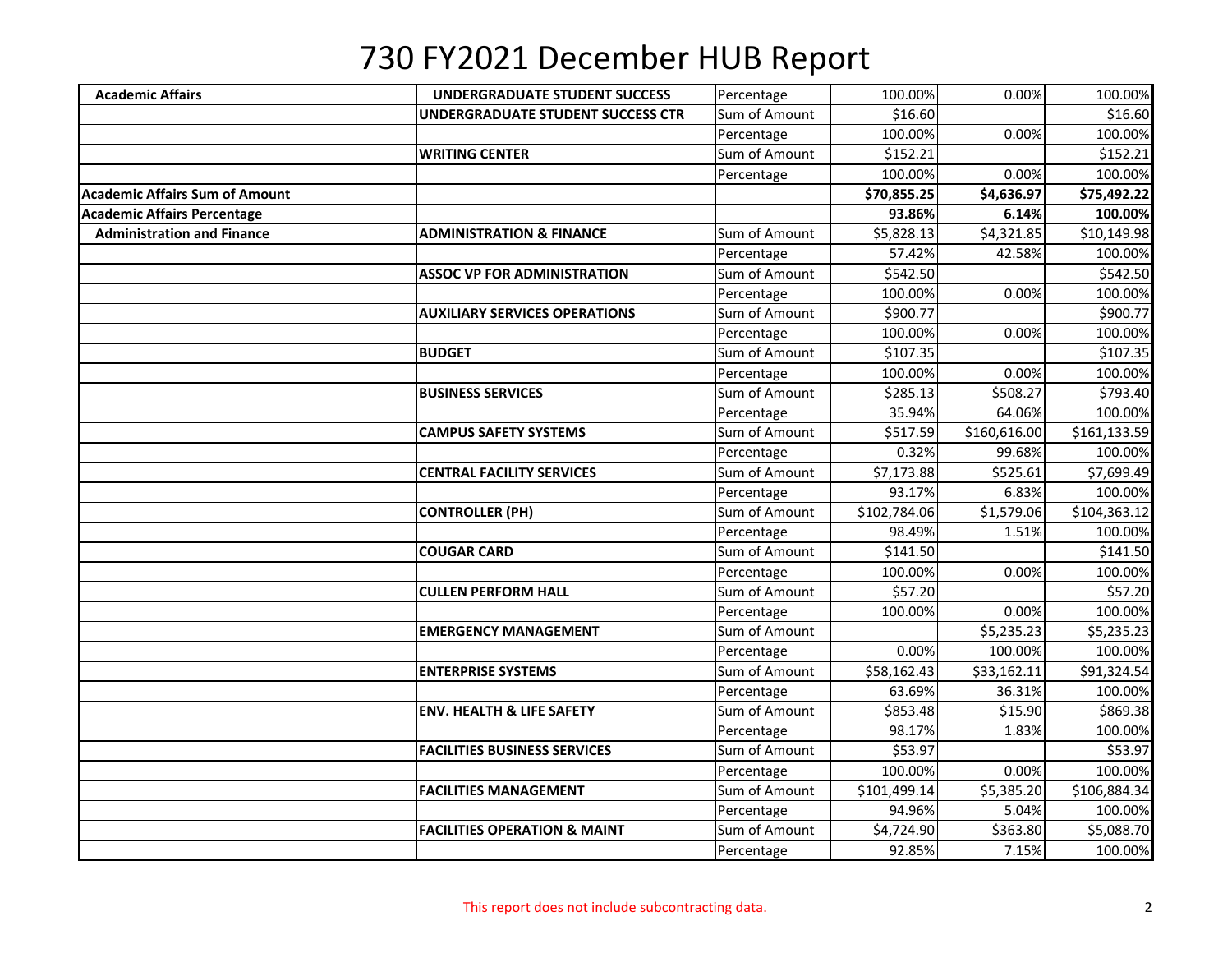| <b>Administration and Finance</b> | <b>FACILITIES PLANNING &amp; CONSTRUC</b> | Sum of Amount | \$12,334,146.35 |              | \$170,205.01 \$12,504,351.36 |
|-----------------------------------|-------------------------------------------|---------------|-----------------|--------------|------------------------------|
|                                   |                                           | Percentage    | 98.64%          | 1.36%        | 100.00%                      |
|                                   | <b>FACILITIES/CONSTRUC MGMT ADMIN</b>     | Sum of Amount |                 | \$15.09      | \$15.09                      |
|                                   |                                           | Percentage    | 0.00%           | 100.00%      | 100.00%                      |
|                                   | <b>FIRE LIFE SAFETY SERVICES</b>          | Sum of Amount |                 | \$233.19     | \$233.19                     |
|                                   |                                           | Percentage    | 0.00%           | 100.00%      | 100.00%                      |
|                                   | <b>HIGH PERFORMANCE &amp; COMP NETWK</b>  | Sum of Amount | \$149.00        |              | \$149.00                     |
|                                   |                                           | Percentage    | 100.00%         | 0.00%        | 100.00%                      |
|                                   | <b>HOUSTON PUBLIC MEDIA</b>               | Sum of Amount | \$83,612.30     |              | \$83,612.30                  |
|                                   |                                           | Percentage    | 100.00%         | 0.00%        | 100.00%                      |
|                                   | <b>HUMAN RESOURCES</b>                    | Sum of Amount | \$7,172.44      |              | \$7,172.44                   |
|                                   |                                           | Percentage    | 100.00%         | 0.00%        | 100.00%                      |
|                                   | <b>INST - BUSINESS SERVICES</b>           | Sum of Amount | \$239,961.80    |              | \$239,961.80                 |
|                                   |                                           | Percentage    | 100.00%         | 0.00%        | 100.00%                      |
|                                   | <b>INST - FINANCIAL ACCOUNTING</b>        | Sum of Amount |                 | \$1,201.40   | \$1,201.40                   |
|                                   |                                           | Percentage    | 0.00%           | 100.00%      | 100.00%                      |
|                                   | <b>INST - INFORMATION TECHNOLOGY</b>      | Sum of Amount | 562,332.00      |              | \$62,332.00                  |
|                                   |                                           | Percentage    | 100.00%         | 0.00%        | 100.00%                      |
|                                   | <b>INSTITUTIONAL HUMAN RESOURCES</b>      | Sum of Amount | \$5,589.74      | \$425.10     | \$6,014.84                   |
|                                   |                                           | Percentage    | 92.93%          | 7.07%        | 100.00%                      |
|                                   | <b>KUHF RADIO</b>                         | Sum of Amount | \$34,472.32     | \$9,946.35   | \$44,418.67                  |
|                                   |                                           | Percentage    | 77.61%          | 22.39%       | 100.00%                      |
|                                   | <b>MINOR &amp; PLANNED PROJECTS</b>       | Sum of Amount | \$617,613.60    | \$63,766.10  | \$681,379.70                 |
|                                   |                                           | Percentage    | 90.64%          | 9.36%        | 100.00%                      |
|                                   | <b>MINOR IN-HOUSE CONSTRUCTION</b>        | Sum of Amount | \$4,900.99      | \$951.71     | \$5,852.70                   |
|                                   |                                           | Percentage    | 83.74%          | 16.26%       | 100.00%                      |
|                                   | OFFICE EQUAL OPPORTUNITY SRVS             | Sum of Amount | \$456.46        | \$119.99     | \$576.45                     |
|                                   |                                           | Percentage    | 79.18%          | 20.82%       | 100.00%                      |
|                                   | <b>PARKING &amp; TRANS SERVICES</b>       | Sum of Amount | \$212,027.40    | \$118.03     | \$212,145.43                 |
|                                   |                                           | Percentage    | 99.94%          | 0.06%        | 100.00%                      |
|                                   | PHY PLANT-AUTOMOTIVE                      | Sum of Amount | \$6,115.86      | \$2,335.87   | \$8,451.73                   |
|                                   |                                           | Percentage    | 72.36%          | 27.64%       | 100.00%                      |
|                                   | PHY PLANT-GROUNDS MAINT                   | Sum of Amount | \$56,349.58     |              | \$56,349.58                  |
|                                   |                                           | Percentage    | 100.00%         | 0.00%        | 100.00%                      |
|                                   | PHY PLANT-SOLID WASTE                     | Sum of Amount | \$1,843.00      |              | \$1,843.00                   |
|                                   |                                           | Percentage    | 100.00%         | 0.00%        | 100.00%                      |
|                                   | <b>PHYSICAL PLANT</b>                     | Sum of Amount | \$60,290.64     | \$447,998.05 | \$508,288.69                 |
|                                   |                                           | Percentage    | 11.86%          | 88.14%       | 100.00%                      |
|                                   | <b>POLICE</b>                             | Sum of Amount | \$26,017.67     | \$8,184.33   | \$34,202.00                  |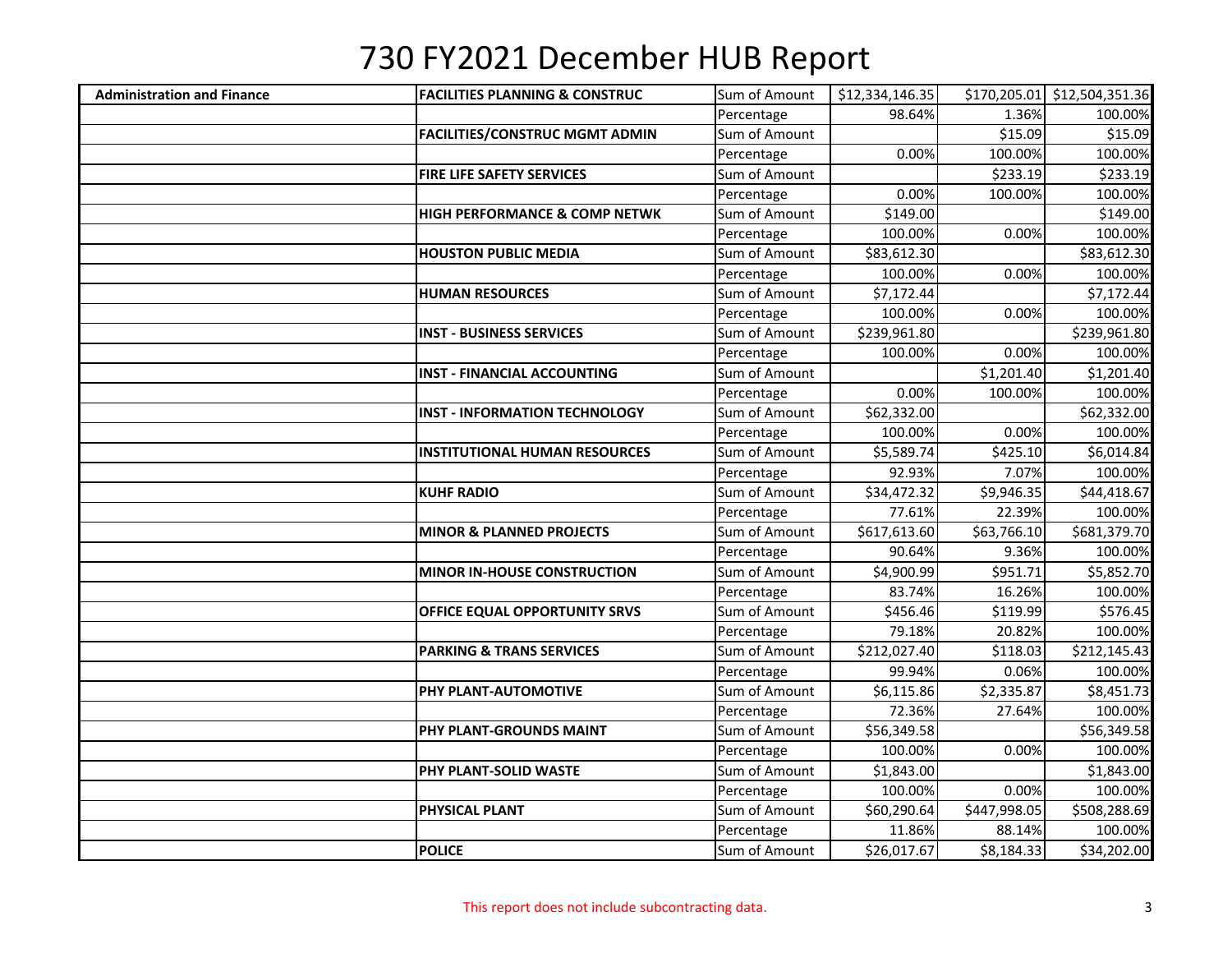| <b>Administration and Finance</b>               | <b>POLICE</b>                            | Percentage    | 76.07%          | 23.93%         | 100.00%         |
|-------------------------------------------------|------------------------------------------|---------------|-----------------|----------------|-----------------|
|                                                 | <b>POSTAL SERVICES OPERATIONS</b>        | Sum of Amount | \$4,943.56      |                | \$4,943.56      |
|                                                 |                                          | Percentage    | 100.00%         | 0.00%          | 100.00%         |
|                                                 | PRINTING OPERATIONS                      | Sum of Amount | \$12,159.89     |                | \$12,159.89     |
|                                                 |                                          | Percentage    | 100.00%         | 0.00%          | 100.00%         |
|                                                 | <b>PUBLIC ART</b>                        | Sum of Amount | \$500,594.02    | \$534.63       | \$501,128.65    |
|                                                 |                                          | Percentage    | 99.89%          | 0.11%          | 100.00%         |
|                                                 | <b>RISK MANAGEMENT</b>                   | Sum of Amount | \$135.53        |                | \$135.53        |
|                                                 |                                          | Percentage    | 100.00%         | 0.00%          | 100.00%         |
|                                                 | SERVICE LEVEL AGREEMENT                  | Sum of Amount | \$39,243.29     | \$472,082.28   | \$511,325.57    |
|                                                 |                                          | Percentage    | 7.67%           | 92.33%         | 100.00%         |
|                                                 | <b>STUDENT BUSINESS SERVICES</b>         | Sum of Amount | \$20,953.97     | \$1,261.46     | \$22,215.43     |
|                                                 |                                          | Percentage    | 94.32%          | 5.68%          | 100.00%         |
|                                                 | <b>TECHNOLOGY SERVICES &amp; SUPPORT</b> | Sum of Amount | \$64,709.50     | \$548,920.28   | \$613,629.78    |
|                                                 |                                          | Percentage    | 10.55%          | 89.45%         | 100.00%         |
|                                                 | TV PUBLIC BROADCASTING                   | Sum of Amount | \$46,382.88     | \$7,351.16     | \$53,734.04     |
|                                                 |                                          | Percentage    | 86.32%          | 13.68%         | 100.00%         |
|                                                 | <b>UIT BUSINESS SERVICES</b>             | Sum of Amount | \$6.49          |                | \$6.49          |
|                                                 |                                          | Percentage    | 100.00%         | 0.00%          | 100.00%         |
|                                                 | UIT EXTERNALLY FUNDED PROJECTS           | Sum of Amount |                 | \$26,916.23    | \$26,916.23     |
|                                                 |                                          | Percentage    | 0.00%           | 100.00%        | 100.00%         |
|                                                 | <b>UIT SECURITY</b>                      | Sum of Amount |                 | \$4,112.88     | \$4,112.88      |
|                                                 |                                          | Percentage    | 0.00%           | 100.00%        | 100.00%         |
|                                                 | <b>UNIV PROP SERV OPERATIONS</b>         | Sum of Amount | \$169,728.22    |                | \$169,728.22    |
|                                                 |                                          | Percentage    | 100.00%         | 0.00%          | 100.00%         |
|                                                 | UNIVERSITY INFORMATION TECH              | Sum of Amount | \$634.59        | \$2,677.95     | \$3,312.54      |
|                                                 |                                          | Percentage    | 19.16%          | 80.84%         | 100.00%         |
| <b>Administration and Finance Sum of Amount</b> |                                          |               | \$14,896,175.12 | \$1,981,070.12 | \$16,877,245.24 |
| <b>Administration and Finance Percentage</b>    |                                          |               | 88.26%          | 11.74%         | 100.00%         |
| Architecture                                    | <b>DEAN, G D HINES ARCH &amp; DESIGN</b> | Sum of Amount | \$26,881.01     | \$4,145.42     | \$31,026.43     |
|                                                 |                                          | Percentage    | 86.64%          | 13.36%         | 100.00%         |
|                                                 | <b>GERALD D HINES ARCH &amp; DESIGN</b>  | Sum of Amount |                 | \$3,251.98     | \$3,251.98      |
|                                                 |                                          | Percentage    | 0.00%           | 100.00%        | 100.00%         |
| <b>Architecture Sum of Amount</b>               |                                          |               | \$26,881.01     | \$7,397.40     | \$34,278.41     |
| <b>Architecture Percentage</b>                  |                                          |               | 78.42%          | 21.58%         | 100.00%         |
| <b>Business Administration</b>                  | <b>ACCOUNTANCY AND TAXATION</b>          | Sum of Amount | \$2,732.55      | \$6,580.00     | \$9,312.55      |
|                                                 |                                          | Percentage    | 29.34%          | 70.66%         | 100.00%         |
|                                                 | <b>ACCOUNTING CERTIFICATE PROGRAM</b>    | Sum of Amount | \$146.69        | $-$138.65$     | \$8.04          |
|                                                 |                                          | Percentage    | 1824.50%        | $-1724.50%$    | 100.00%         |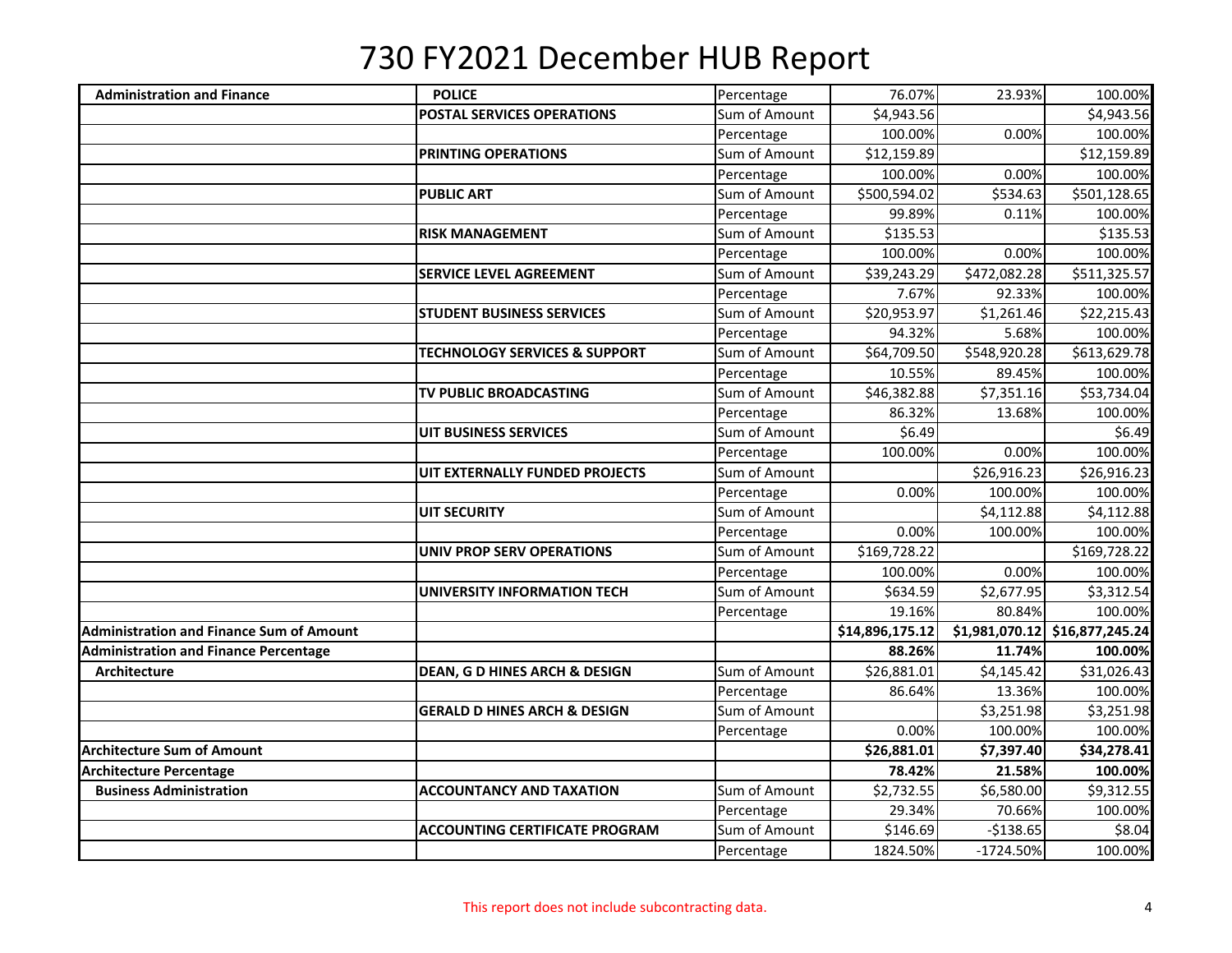| <b>Business Administration</b>               | <b>BAUER CAREER SERVICES CTR</b>      | Sum of Amount | \$4,297.19   |             | \$4,297.19   |
|----------------------------------------------|---------------------------------------|---------------|--------------|-------------|--------------|
|                                              |                                       | Percentage    | 100.00%      | 0.00%       | 100.00%      |
|                                              | <b>BAUER COMMUNICATIONS</b>           | Sum of Amount | \$8,495.00   | \$5,242.19  | \$13,737.19  |
|                                              |                                       | Percentage    | 61.84%       | 38.16%      | 100.00%      |
|                                              | <b>BAUER DIVISION OF TECHNOLOGY</b>   | Sum of Amount | \$13,958.92  | \$500.00    | \$14,458.92  |
|                                              |                                       | Percentage    | 96.54%       | 3.46%       | 100.00%      |
|                                              | <b>BAUER GRADUATEPROFESSIONALPRGS</b> | Sum of Amount | \$57,627.67  | \$4,375.00  | \$62,002.67  |
|                                              |                                       | Percentage    | 92.94%       | 7.06%       | 100.00%      |
|                                              | <b>DEAN'S OFFICE BAUER COLLEGE</b>    | Sum of Amount | \$49,269.70  | \$7,682.96  | \$56,952.66  |
|                                              |                                       | Percentage    | 86.51%       | 13.49%      | 100.00%      |
|                                              | <b>DECISION AND INFORMATION SCIEN</b> | Sum of Amount | \$3,020.93   | \$90.51     | \$3,111.44   |
|                                              |                                       | Percentage    | 97.09%       | 2.91%       | 100.00%      |
|                                              | <b>EXECUTIVE DEGREE PROGRAMS</b>      | Sum of Amount | \$2,546.14   | \$785.80    | \$3,331.94   |
|                                              |                                       | Percentage    | 76.42%       | 23.58%      | 100.00%      |
|                                              | <b>FINANCE DEPARTMENT</b>             | Sum of Amount | \$695.28     | \$3,751.74  | \$4,447.02   |
|                                              |                                       | Percentage    | 15.63%       | 84.37%      | 100.00%      |
|                                              | <b>MANAGEMENT DEPARTMENT</b>          | Sum of Amount | \$23,041.27  | \$209.79    | \$23,251.06  |
|                                              |                                       | Percentage    | 99.10%       | 0.90%       | 100.00%      |
|                                              | <b>MARKETING DEPARTMENT</b>           | Sum of Amount | \$774.54     | \$8,505.00  | \$9,279.54   |
|                                              |                                       | Percentage    | 8.35%        | 91.65%      | 100.00%      |
|                                              | <b>SALES EXCELLENCE INSTITUTE</b>     | Sum of Amount | \$848.62     | \$625.00    | \$1,473.62   |
|                                              |                                       | Percentage    | 57.59%       | 42.41%      | 100.00%      |
|                                              | <b>SMALL BUSINESS DEV CENTER</b>      | Sum of Amount | \$100,693.38 | \$13,856.14 | \$114,549.52 |
|                                              |                                       | Percentage    | 87.90%       | 12.10%      | 100.00%      |
|                                              | <b>UNDERGRAD BUSINESS PROG</b>        | Sum of Amount | \$3,936.87   | \$607.90    | \$4,544.77   |
|                                              |                                       | Percentage    | 86.62%       | 13.38%      | 100.00%      |
|                                              | <b>WOLFF CTR FOR ENTREPRENEURSHIP</b> | Sum of Amount | \$5,294.71   | \$1,575.96  | \$6,870.67   |
|                                              |                                       | Percentage    | 77.06%       | 22.94%      | 100.00%      |
| <b>Business Administration Sum of Amount</b> |                                       |               | \$277,379.46 | \$54,249.34 | \$331,628.80 |
| <b>Business Administration Percentage</b>    |                                       |               | 83.64%       | 16.36%      | 100.00%      |
| <b>Chancellor/President</b>                  | <b>BASEBALL</b>                       | Sum of Amount | \$10,315.32  |             | \$10,315.32  |
|                                              |                                       | Percentage    | 100.00%      | 0.00%       | 100.00%      |
|                                              | <b>COMPLIANCE</b>                     | Sum of Amount | \$330.92     |             | \$330.92     |
|                                              |                                       | Percentage    | 100.00%      | 0.00%       | 100.00%      |
|                                              | <b>FOOTBALL</b>                       | Sum of Amount | \$205,593.68 | \$7,328.56  | \$212,922.24 |
|                                              |                                       | Percentage    | 96.56%       | 3.44%       | 100.00%      |
|                                              | <b>INTERCOLLEGIATE ATHLETICS</b>      | Sum of Amount | \$681,244.80 | \$47,728.04 | \$728,972.84 |
|                                              |                                       | Percentage    | 93.45%       | 6.55%       | 100.00%      |
|                                              | <b>MEN'S BASKETBALL</b>               | Sum of Amount | \$47,255.47  | \$5,160.34  | \$52,415.81  |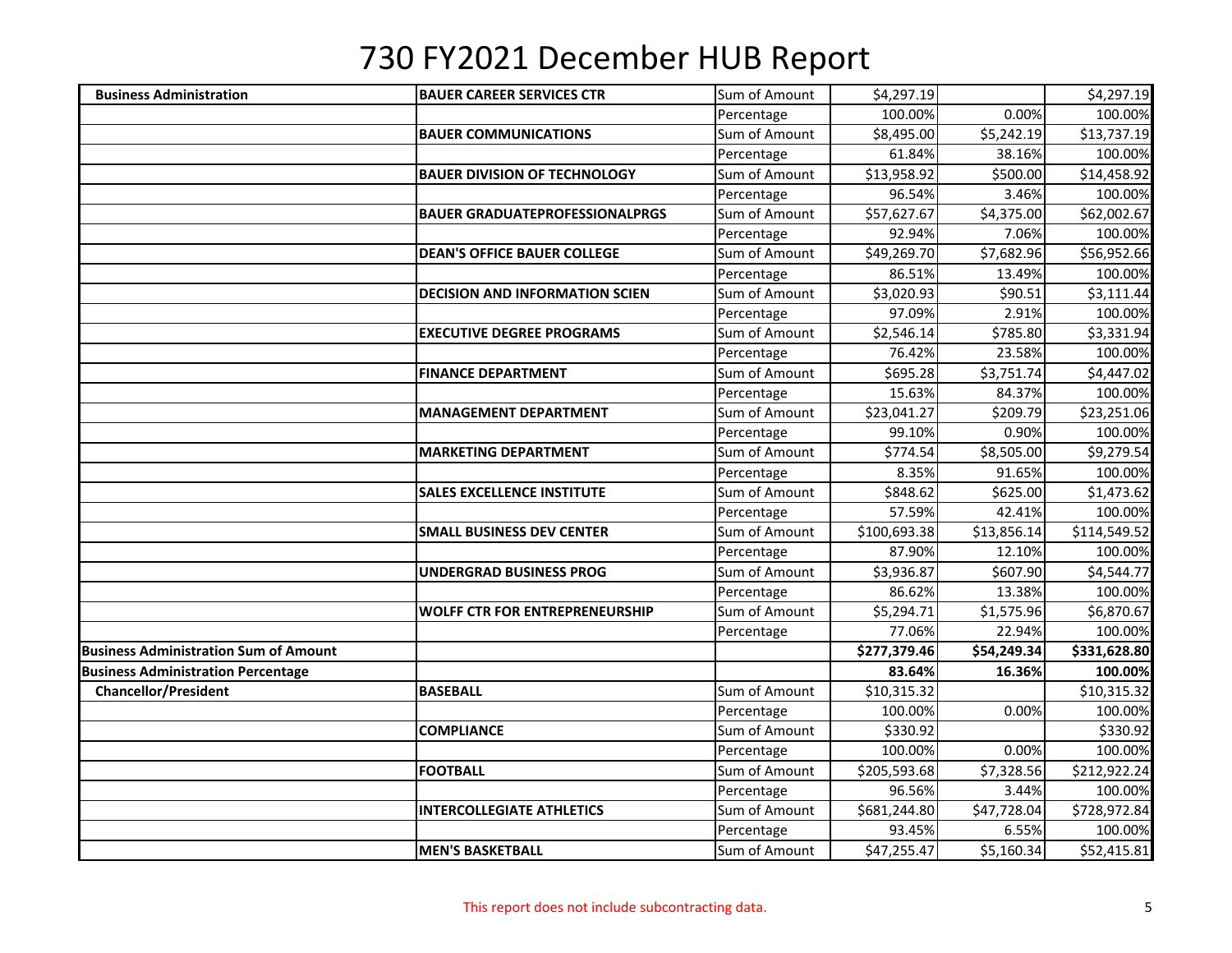| <b>Chancellor/President</b>               | <b>MEN'S BASKETBALL</b>                   | Percentage    | 90.15%         | 9.85%       | 100.00%        |
|-------------------------------------------|-------------------------------------------|---------------|----------------|-------------|----------------|
|                                           | <b>MEN'S GOLF</b>                         | Sum of Amount | \$5,155.98     |             | \$5,155.98     |
|                                           |                                           | Percentage    | 100.00%        | 0.00%       | 100.00%        |
|                                           | <b>MEN'S TRACK AND FIELD</b>              | Sum of Amount | \$6,119.91     |             | \$6,119.91     |
|                                           |                                           | Percentage    | 100.00%        | 0.00%       | 100.00%        |
|                                           | <b>NEIGHBORHOOD &amp; STRATEGIC INITI</b> | Sum of Amount | \$311.42       | \$228.79    | \$540.21       |
|                                           |                                           | Percentage    | 57.65%         | 42.35%      | 100.00%        |
|                                           | OFF OF PROTOCOL SPECIAL EVENTS            | Sum of Amount | \$4,092.75     | \$1,218.44  | \$5,311.19     |
|                                           |                                           | Percentage    | 77.06%         | 22.94%      | 100.00%        |
|                                           | <b>PRESIDENT</b>                          | Sum of Amount | \$2,972.04     | \$1,738.68  | \$4,710.72     |
|                                           |                                           | Percentage    | 63.09%         | 36.91%      | 100.00%        |
|                                           | <b>STAFF COUNCIL</b>                      | Sum of Amount | \$643.61       |             | \$643.61       |
|                                           |                                           | Percentage    | 100.00%        | 0.00%       | 100.00%        |
|                                           | <b>UH ENERGY</b>                          | Sum of Amount | \$31,767.81    | \$519.86    | \$32,287.67    |
|                                           |                                           | Percentage    | 98.39%         | 1.61%       | 100.00%        |
|                                           | <b>WOMEN'S BASKETBALL</b>                 | Sum of Amount | \$10,361.30    | \$1,844.75  | \$12,206.05    |
|                                           |                                           | Percentage    | 84.89%         | 15.11%      | 100.00%        |
|                                           | <b>WOMEN'S GOLF</b>                       | Sum of Amount | \$260.54       |             | \$260.54       |
|                                           |                                           | Percentage    | 100.00%        | 0.00%       | 100.00%        |
|                                           | <b>WOMEN'S SOCCER</b>                     | Sum of Amount | \$2,721.77     | \$219.56    | \$2,941.33     |
|                                           |                                           | Percentage    | 92.54%         | 7.46%       | 100.00%        |
|                                           | <b>WOMEN'S SOFTBALL</b>                   | Sum of Amount | \$577.73       | \$294.98    | \$872.71       |
|                                           |                                           | Percentage    | 66.20%         | 33.80%      | 100.00%        |
|                                           | <b>WOMEN'S SWIMMING &amp; DIVING</b>      | Sum of Amount | \$2,212.88     | \$1,529.88  | \$3,742.76     |
|                                           |                                           | Percentage    | 59.12%         | 40.88%      | 100.00%        |
|                                           | <b>WOMEN'S TENNIS</b>                     | Sum of Amount | \$2,719.96     |             | \$2,719.96     |
|                                           |                                           | Percentage    | 100.00%        | 0.00%       | 100.00%        |
|                                           | <b>WOMEN'S VOLLEYBALL</b>                 | Sum of Amount | \$7,030.10     |             | \$7,030.10     |
|                                           |                                           | Percentage    | 100.00%        | 0.00%       | 100.00%        |
| <b>Chancellor/President Sum of Amount</b> |                                           |               | \$1,021,687.99 | \$67,811.88 | \$1,089,499.87 |
| <b>Chancellor/President Percentage</b>    |                                           |               | 93.78%         | 6.22%       | 100.00%        |
| <b>College of Medicine</b>                | <b>BIOMEDICAL SCIENCES</b>                | Sum of Amount | \$1,344.19     |             | \$1,344.19     |
|                                           |                                           | Percentage    | 100.00%        | 0.00%       | 100.00%        |
|                                           | <b>CLINICAL SCIENCES</b>                  | Sum of Amount |                | \$268.40    | \$268.40       |
|                                           |                                           | Percentage    | 0.00%          | 100.00%     | 100.00%        |
|                                           | <b>COMMUNITY HEALTH</b>                   | Sum of Amount |                | \$150.58    | \$150.58       |
|                                           |                                           | Percentage    | 0.00%          | 100.00%     | 100.00%        |
|                                           | <b>MEDICAL EDUCATION</b>                  | Sum of Amount | \$22,727.80    | \$13,976.00 | \$36,703.80    |
|                                           |                                           | Percentage    | 61.92%         | 38.08%      | 100.00%        |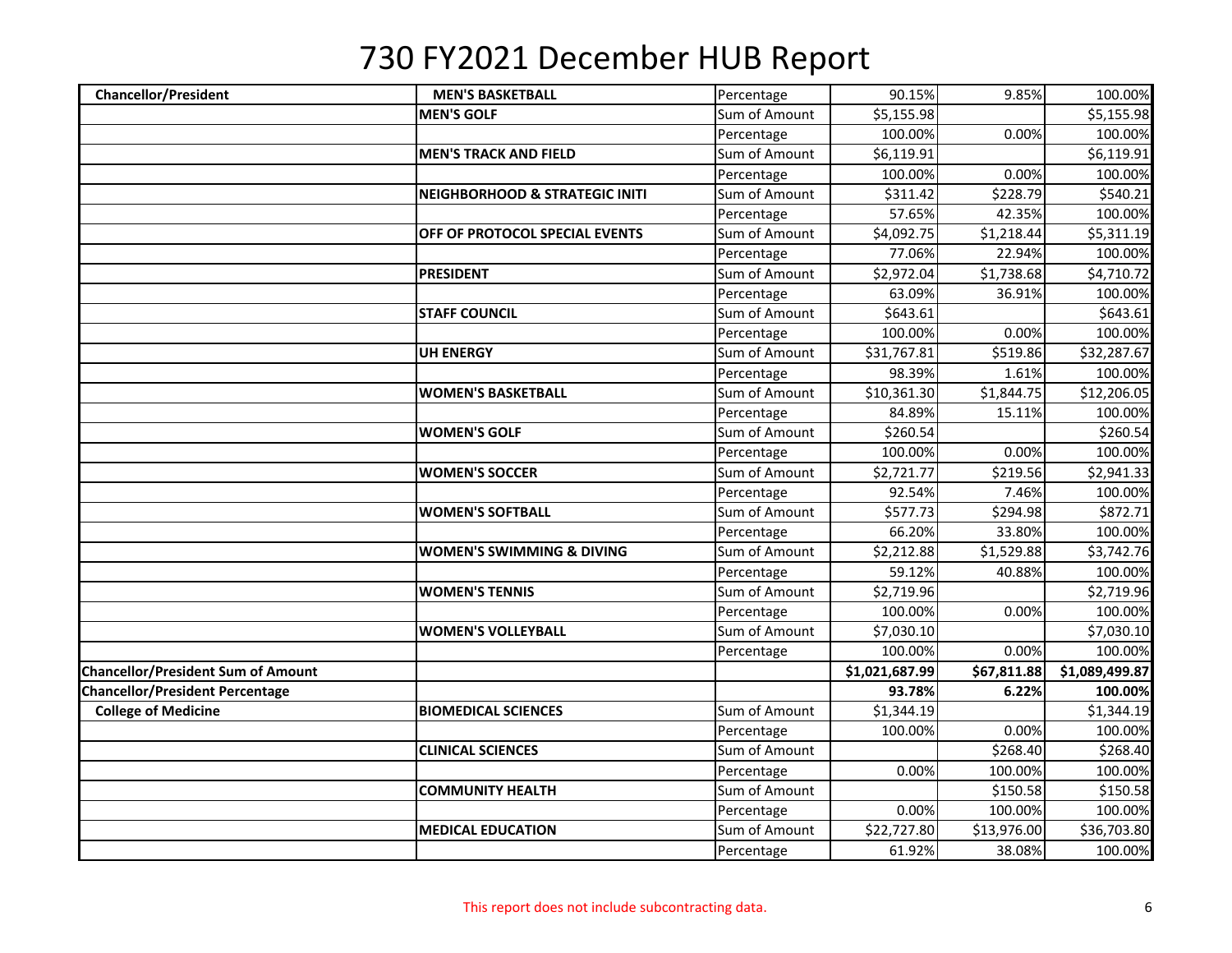| <b>College of Medicine</b>               | <b>OFFICE OF THE DEAN</b>                 | Sum of Amount | \$53,492.38 | \$186.53    | \$53,678.91 |
|------------------------------------------|-------------------------------------------|---------------|-------------|-------------|-------------|
|                                          |                                           | Percentage    | 99.65%      | 0.35%       | 100.00%     |
|                                          | <b>STU AFF ADMISSIONS &amp; OUTREACH</b>  | Sum of Amount | \$520.76    | \$47.89     | \$568.65    |
|                                          |                                           | Percentage    | 91.58%      | 8.42%       | 100.00%     |
| <b>College of Medicine Sum of Amount</b> |                                           |               | \$78,085.13 | \$14,629.40 | \$92,714.53 |
| <b>College of Medicine Percentage</b>    |                                           |               | 84.22%      | 15.78%      | 100.00%     |
| <b>College of Nursing</b>                | <b>DEANS OFFICE - COLLEG OF NURSI</b>     | Sum of Amount | \$91,598.84 | \$1,478.52  | \$93,077.36 |
|                                          |                                           | Percentage    | 98.41%      | 1.59%       | 100.00%     |
| <b>College of Nursing Sum of Amount</b>  |                                           |               | \$91,598.84 | \$1,478.52  | \$93,077.36 |
| <b>College of Nursing Percentage</b>     |                                           |               | 98.41%      | 1.59%       | 100.00%     |
| <b>College of the Arts</b>               | <b>ART</b>                                | Sum of Amount | \$9,470.18  | \$517.98    | \$9,988.16  |
|                                          |                                           | Percentage    | 94.81%      | 5.19%       | 100.00%     |
|                                          | <b>BAND</b>                               | Sum of Amount | \$2,760.91  |             | \$2,760.91  |
|                                          |                                           | Percentage    | 100.00%     | 0.00%       | 100.00%     |
|                                          | <b>BLAFFER GALLERY</b>                    | Sum of Amount | \$1,042.46  | \$27.64     | \$1,070.10  |
|                                          |                                           | Percentage    | 97.42%      | 2.58%       | 100.00%     |
|                                          | <b>CWMCA CENTER FOR THE ARTS</b>          | Sum of Amount | \$87.99     |             | \$87.99     |
|                                          |                                           | Percentage    | 100.00%     | 0.00%       | 100.00%     |
|                                          | <b>DEAN OFFIC THE COLLEGE OF ARTS</b>     | Sum of Amount | \$7,324.27  | \$778.57    | \$8,102.84  |
|                                          |                                           | Percentage    | 90.39%      | 9.61%       | 100.00%     |
|                                          | <b>MUSIC</b>                              | Sum of Amount | \$36,979.71 | \$2,263.40  | \$39,243.11 |
|                                          |                                           | Percentage    | 94.23%      | 5.77%       | 100.00%     |
|                                          | THEATER                                   | Sum of Amount | \$3,012.36  |             | \$3,012.36  |
|                                          |                                           | Percentage    | 100.00%     | 0.00%       | 100.00%     |
| <b>College of the Arts Sum of Amount</b> |                                           |               | \$60,677.88 | \$3,587.59  | \$64,265.47 |
| <b>College of the Arts Percentage</b>    |                                           |               | 94.42%      | 5.58%       | 100.00%     |
| <b>Education</b>                         | <b>ASIAN AMERICAN STUDIES</b>             | Sum of Amount | \$13,000.00 | \$137.50    | \$13,137.50 |
|                                          |                                           | Percentage    | 98.95%      | 1.05%       | 100.00%     |
|                                          | CENTER FOR INFO TECG IN ED.               | Sum of Amount | \$210.00    | \$11,797.24 | \$12,007.24 |
|                                          |                                           | Percentage    | 1.75%       | 98.25%      | 100.00%     |
|                                          | <b>CHARTER SCHOOL</b>                     | Sum of Amount | \$704.05    | \$1,400.00  | \$2,104.05  |
|                                          |                                           | Percentage    | 33.46%      | 66.54%      | 100.00%     |
|                                          | <b>CURRICULUM AND INSTRUCTION</b>         | Sum of Amount | \$11,590.00 |             | \$11,590.00 |
|                                          |                                           | Percentage    | 100.00%     | 0.00%       | 100.00%     |
|                                          | <b>DEAN, EDUCATION</b>                    | Sum of Amount | \$33,222.86 | \$2,360.20  | \$35,583.06 |
|                                          |                                           | Percentage    | 93.37%      | 6.63%       | 100.00%     |
|                                          | <b>ED LEADERSHIP &amp; POLICY STUDIES</b> | Sum of Amount | \$17,608.56 | \$4,874.07  | \$22,482.63 |
|                                          |                                           | Percentage    | 78.32%      | 21.68%      | 100.00%     |
|                                          | PSYCH, HLTH & LEARNING SCIENCE            | Sum of Amount | \$9,891.28  | \$1,322.05  | \$11,213.33 |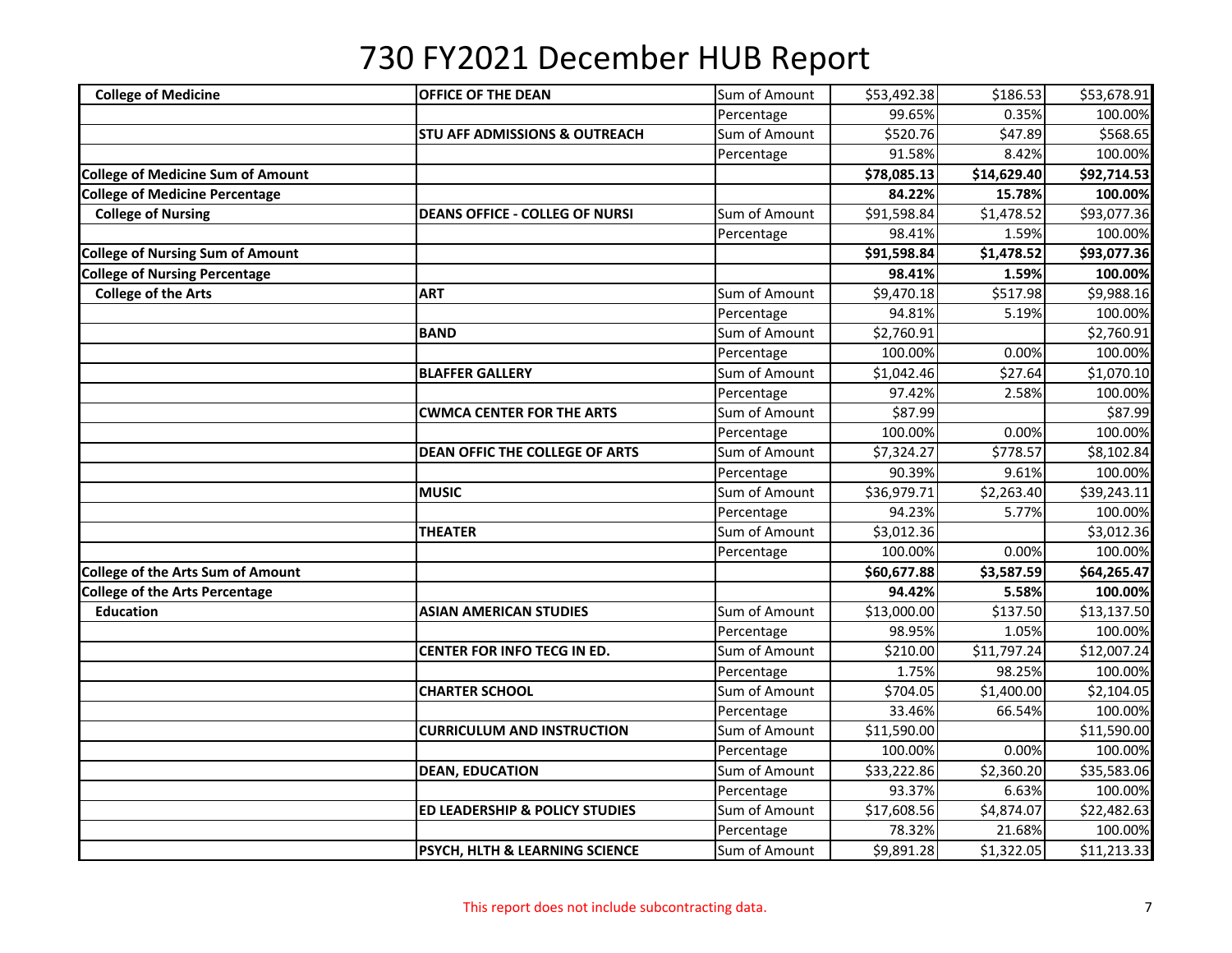| <b>Education</b>                       | PSYCH, HLTH & LEARNING SCIENCE            | Percentage    | 88.21%       | 11.79%      | 100.00%      |
|----------------------------------------|-------------------------------------------|---------------|--------------|-------------|--------------|
| <b>Education Sum of Amount</b>         |                                           |               | \$86,226.75  | \$21,891.06 | \$108,117.81 |
| <b>Education Percentage</b>            |                                           |               | 79.75%       | 20.25%      | 100.00%      |
| <b>Engineering</b>                     | <b>BIOMEDICAL ENGINEERING</b>             | Sum of Amount | \$99,711.73  | \$569.00    | \$100,280.73 |
|                                        |                                           | Percentage    | 99.43%       | 0.57%       | 100.00%      |
|                                        | <b>CHEMICAL ENGINEERING</b>               | Sum of Amount | \$98,444.62  | \$3,897.83  | \$102,342.45 |
|                                        |                                           | Percentage    | 96.19%       | 3.81%       | 100.00%      |
|                                        | <b>CIVIL ENGINEERING</b>                  | Sum of Amount | \$13,128.50  | \$6,147.96  | \$19,276.46  |
|                                        |                                           | Percentage    | 68.11%       | 31.89%      | 100.00%      |
|                                        | <b>COMPOSITE ENGR APPLICATIONS CT</b>     | Sum of Amount | \$1,002.66   | \$153.51    | \$1,156.17   |
|                                        |                                           | Percentage    | 86.72%       | 13.28%      | 100.00%      |
|                                        | <b>DEAN, ENGINEERING</b>                  | Sum of Amount | \$57,328.70  | \$494.48    | \$57,823.18  |
|                                        |                                           | Percentage    | 99.14%       | 0.86%       | 100.00%      |
|                                        | <b>ELECTRICAL ENGINEERING</b>             | Sum of Amount | \$56,112.69  | \$13,729.65 | \$69,842.34  |
|                                        |                                           | Percentage    | 80.34%       | 19.66%      | 100.00%      |
|                                        | <b>ENGr UNDERGRADUATE PROGRAMS</b>        | Sum of Amount | \$492.74     | \$35.46     | \$528.20     |
|                                        |                                           | Percentage    | 93.29%       | 6.71%       | 100.00%      |
|                                        | <b>INDUSTRIAL ENGINEERING</b>             | Sum of Amount | \$13,143.71  | \$27.76     | \$13,171.47  |
|                                        |                                           | Percentage    | 99.79%       | 0.21%       | 100.00%      |
|                                        | <b>INTEGRATED BIO &amp; NANO SYSTEM</b>   | Sum of Amount | \$916.26     |             | \$916.26     |
|                                        |                                           | Percentage    | 100.00%      | 0.00%       | 100.00%      |
|                                        | <b>MECHANICAL ENGINEERING</b>             | Sum of Amount | \$379,624.88 | \$4,240.88  | \$383,865.76 |
|                                        |                                           | Percentage    | 98.90%       | 1.10%       | 100.00%      |
|                                        | <b>NAT'L AIRBORNE LASER MAP</b>           | Sum of Amount | \$10,246.56  |             | \$10,246.56  |
|                                        |                                           | Percentage    | 100.00%      | 0.00%       | 100.00%      |
|                                        | PETROLEUM ENGINEERING                     | Sum of Amount | \$15,482.23  | \$3,399.88  | \$18,882.11  |
|                                        |                                           | Percentage    | 81.99%       | 18.01%      | 100.00%      |
|                                        | SEVERE STORM PRED, EDU EVAC DIS           | Sum of Amount | \$2,185.59   |             | \$2,185.59   |
|                                        |                                           | Percentage    | 100.00%      | 0.00%       | 100.00%      |
| <b>Engineering Sum of Amount</b>       |                                           |               | \$747,820.87 | \$32,696.41 | \$780,517.28 |
| <b>Engineering Percentage</b>          |                                           |               | 95.81%       | 4.19%       | 100.00%      |
| <b>Graduate College of Social Work</b> | <b>CHILD &amp; FAMILY CENTER</b>          | Sum of Amount | \$2,335.69   |             | \$2,335.69   |
|                                        |                                           | Percentage    | 100.00%      | 0.00%       | 100.00%      |
|                                        | <b>CTR DRUG &amp; SOCIAL POLICY RESRC</b> | Sum of Amount | \$18,904.95  |             | \$18,904.95  |
|                                        |                                           | Percentage    | 100.00%      | 0.00%       | 100.00%      |
|                                        | <b>DEAN, SOCIAL WORK</b>                  | Sum of Amount | \$13,956.28  | \$1,020.86  | \$14,977.14  |
|                                        |                                           | Percentage    | 93.18%       | 6.82%       | 100.00%      |
|                                        | <b>GCSW-INFORMATION TECHNOLOGY</b>        | Sum of Amount | \$496.15     |             | \$496.15     |
|                                        |                                           | Percentage    | 100.00%      | 0.00%       | 100.00%      |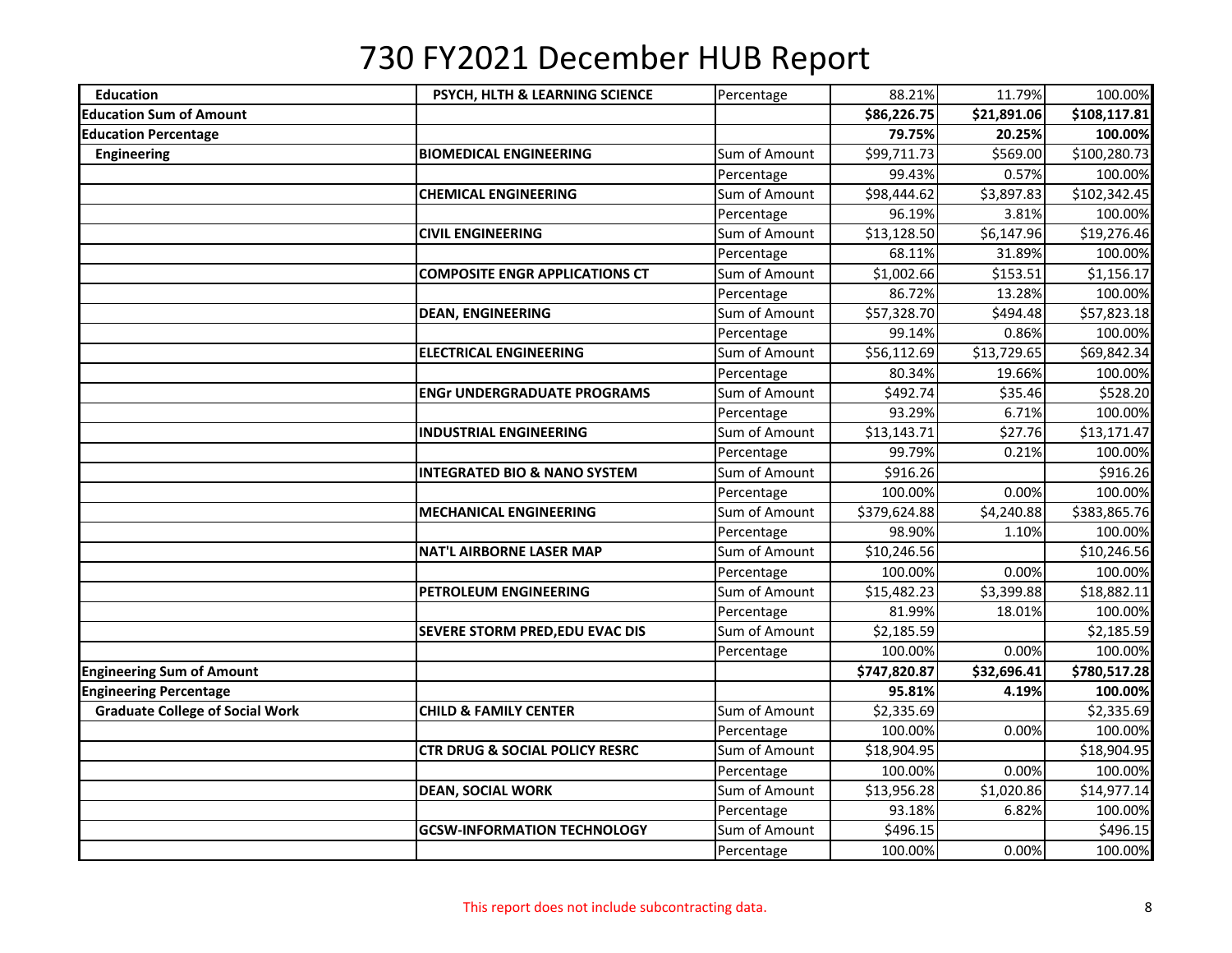| <b>Graduate College of Social Work</b>               | LATINA MATERNAL & FAMILY HLTH             | Sum of Amount | \$23,181.13 |                        | \$23,181.13 |
|------------------------------------------------------|-------------------------------------------|---------------|-------------|------------------------|-------------|
|                                                      |                                           | Percentage    | 100.00%     | 0.00%                  | 100.00%     |
| <b>Graduate College of Social Work Sum of Amount</b> |                                           |               | \$58,874.20 | \$1,020.86             | \$59,895.06 |
| <b>Graduate College of Social Work Percentage</b>    |                                           |               | 98.30%      | 1.70%                  | 100.00%     |
| <b>Honors College</b>                                | <b>DEAN, HONORS COLLEGE</b>               | Sum of Amount | \$3,395.08  | \$1,908.66             | \$5,303.74  |
|                                                      |                                           | Percentage    | 64.01%      | 35.99%                 | 100.00%     |
| <b>Honors College Sum of Amount</b>                  |                                           |               | \$3,395.08  | \$1,908.66             | \$5,303.74  |
| <b>Honors College Percentage</b>                     |                                           |               | 64.01%      | 35.99%                 | 100.00%     |
| <b>Hotel and Restaurant Management</b>               | <b>DEAN, HOTEL &amp; RESTAURANT MANAG</b> | Sum of Amount | \$649.98    |                        | \$649.98    |
|                                                      |                                           | Percentage    | 100.00%     | 0.00%                  | 100.00%     |
|                                                      | HOTEL AND RESTAURANT MANAGEMEN            | Sum of Amount | \$63,013.18 | \$4,102.08             | \$67,115.26 |
|                                                      |                                           | Percentage    | 93.89%      | 6.11%                  | 100.00%     |
| <b>Hotel and Restaurant Management Sum of Amount</b> |                                           |               | \$63,663.16 | \$4,102.08             | \$67,765.24 |
| <b>Hotel and Restaurant Management Percentage</b>    |                                           |               | 93.95%      | 6.05%                  | 100.00%     |
| <b>Law Center</b>                                    | <b>ALUMNI RELATIONS, LAW</b>              | Sum of Amount | \$30.45     |                        | \$30.45     |
|                                                      |                                           | Percentage    | 100.00%     | 0.00%                  | 100.00%     |
|                                                      | <b>BUSINESS SERVICES, LAW</b>             | Sum of Amount | \$82.55     | \$3,164.55             | \$3,247.10  |
|                                                      |                                           | Percentage    | 2.54%       | 97.46%                 | 100.00%     |
|                                                      | <b>CAREER SERVICES, LAW</b>               | Sum of Amount |             | $\overline{51,}361.43$ | \$1,361.43  |
|                                                      |                                           | Percentage    | 0.00%       | 100.00%                | 100.00%     |
|                                                      | <b>CENTER PROGRAMS, LAW</b>               | Sum of Amount | \$140.00    |                        | \$140.00    |
|                                                      |                                           | Percentage    | 100.00%     | 0.00%                  | 100.00%     |
|                                                      | <b>DEAN, LAW</b>                          | Sum of Amount | \$1,250.00  |                        | \$1,250.00  |
|                                                      |                                           | Percentage    | 100.00%     | 0.00%                  | 100.00%     |
|                                                      | <b>FACULTY SUPPORT LAW</b>                | Sum of Amount | \$3,870.06  |                        | \$3,870.06  |
|                                                      |                                           | Percentage    | 100.00%     | 0.00%                  | 100.00%     |
|                                                      | HEALTH LAW & POLICY INSTITUTE             | Sum of Amount | \$40.00     | \$2,650.12             | \$2,690.12  |
|                                                      |                                           | Percentage    | 1.49%       | 98.51%                 | 100.00%     |
|                                                      | LAW                                       | Sum of Amount | \$40.00     |                        | \$40.00     |
|                                                      |                                           | Percentage    | 100.00%     | 0.00%                  | 100.00%     |
|                                                      | LAW INFORMATION TECHNOLOGY                | Sum of Amount | \$13,784.10 | \$11.97                | \$13,796.07 |
|                                                      |                                           | Percentage    | 99.91%      | 0.09%                  | 100.00%     |
|                                                      | <b>LAW LIBRARY</b>                        | Sum of Amount | \$1,170.27  | \$226.83               | \$1,397.10  |
|                                                      |                                           | Percentage    | 83.76%      | 16.24%                 | 100.00%     |
|                                                      | LEGAL AID CLINIC, LAW                     | Sum of Amount | \$178.76    | \$191.49               | \$370.25    |
|                                                      |                                           | Percentage    | 48.28%      | 51.72%                 | 100.00%     |
|                                                      | PUBLIC RELS & MARKETING, LAW              | Sum of Amount | \$200.00    |                        | \$200.00    |
|                                                      |                                           | Percentage    | 100.00%     | 0.00%                  | 100.00%     |
|                                                      | <b>STUDENT ORGANIZATION, LAW</b>          | Sum of Amount | \$1,454.32  |                        | \$1,454.32  |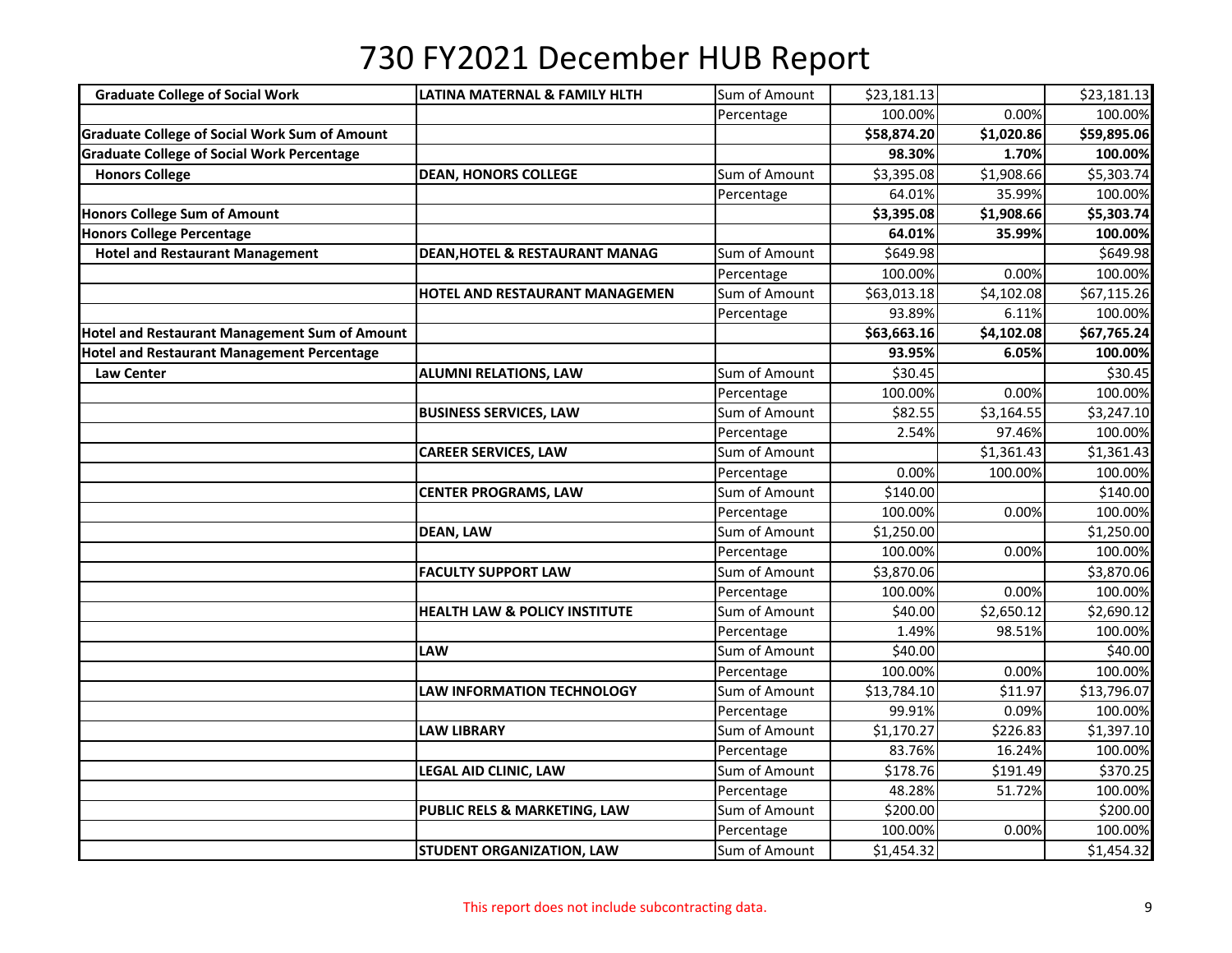| <b>Law Center</b>                       | STUDENT ORGANIZATION, LAW               | Percentage    | 100.00%     | 0.00%       | 100.00%     |
|-----------------------------------------|-----------------------------------------|---------------|-------------|-------------|-------------|
|                                         | <b>STUDENT SERVICES, LAW</b>            | Sum of Amount | \$605.21    |             | \$605.21    |
|                                         |                                         | Percentage    | 100.00%     | 0.00%       | 100.00%     |
| Law Center Sum of Amount                |                                         |               | \$22,845.72 | \$7,606.39  | \$30,452.11 |
| Law Center Percentage                   |                                         |               | 75.02%      | 24.98%      | 100.00%     |
| <b>Liberal Arts and Social Sciences</b> | <b>AEROSPACE STUDIES</b>                | Sum of Amount | \$1,116.96  |             | \$1,116.96  |
|                                         |                                         | Percentage    | 100.00%     | 0.00%       | 100.00%     |
|                                         | <b>AFRICAN-AMERICAN STUDIES</b>         | Sum of Amount | \$12.61     |             | \$12.61     |
|                                         |                                         | Percentage    | 100.00%     | 0.00%       | 100.00%     |
|                                         | <b>ARTE PUBLICO</b>                     | Sum of Amount | \$12,763.95 | \$6,471.80  | \$19,235.75 |
|                                         |                                         | Percentage    | 66.36%      | 33.64%      | 100.00%     |
|                                         | <b>CENTER FOR PUBLIC HISTORY</b>        | Sum of Amount | \$1,282.21  | \$182.52    | \$1,464.73  |
|                                         |                                         | Percentage    | 87.54%      | 12.46%      | 100.00%     |
|                                         | <b>COMMUNICATION</b>                    | Sum of Amount | \$14,780.18 | \$147.63    | \$14,927.81 |
|                                         |                                         | Percentage    | 99.01%      | 0.99%       | 100.00%     |
|                                         | <b>COMMUNICATIONS DISORDERS</b>         | Sum of Amount | \$964.98    | \$149.95    | \$1,114.93  |
|                                         |                                         | Percentage    | 86.55%      | 13.45%      | 100.00%     |
|                                         | <b>COMPARATIVE CULTURAL STUDIES</b>     | Sum of Amount | \$807.82    | \$218.92    | \$1,026.74  |
|                                         |                                         | Percentage    | 78.68%      | 21.32%      | 100.00%     |
|                                         | <b>DEAN, LIBERAL ARTS &amp; SOC SCI</b> | Sum of Amount | \$1,537.81  | \$5,429.97  | \$6,967.78  |
|                                         |                                         | Percentage    | 22.07%      | 77.93%      | 100.00%     |
|                                         | <b>ECONOMICS</b>                        | Sum of Amount | \$2,943.80  | $-5331.99$  | \$2,611.81  |
|                                         |                                         | Percentage    | 112.71%     | $-12.71%$   | 100.00%     |
|                                         | <b>ENGLISH</b>                          | Sum of Amount | \$2,412.85  | \$7,849.70  | \$10,262.55 |
|                                         |                                         | Percentage    | 23.51%      | 76.49%      | 100.00%     |
|                                         | HEALTH AND HUMAN PERFORMANCE            | Sum of Amount | \$31,968.14 |             | \$31,968.14 |
|                                         |                                         | Percentage    | 100.00%     | 0.00%       | 100.00%     |
|                                         | <b>HISPANIC STUDIES</b>                 | Sum of Amount | \$36.90     | \$11,091.00 | \$11,127.90 |
|                                         |                                         | Percentage    | 0.33%       | 99.67%      | 100.00%     |
|                                         | <b>HISTORY</b>                          | Sum of Amount | \$740.36    |             | \$740.36    |
|                                         |                                         | Percentage    | 100.00%     | 0.00%       | 100.00%     |
|                                         | <b>MEXICAN-AMERICAN STUDIES</b>         | Sum of Amount | \$622.92    | \$53.97     | \$676.89    |
|                                         |                                         | Percentage    | 92.03%      | 7.97%       | 100.00%     |
|                                         | <b>MILITARY SCIENCE</b>                 | Sum of Amount | \$9,053.38  |             | \$9,053.38  |
|                                         |                                         | Percentage    | 100.00%     | 0.00%       | 100.00%     |
|                                         | <b>MODERN AND CLASSICAL LANGUAGES</b>   | Sum of Amount | \$4,430.11  | \$221.91    | \$4,652.02  |
|                                         |                                         | Percentage    | 95.23%      | 4.77%       | 100.00%     |
|                                         | <b>PHILOSOPHY</b>                       | Sum of Amount | \$216.50    |             | \$216.50    |
|                                         |                                         | Percentage    | 100.00%     | 0.00%       | 100.00%     |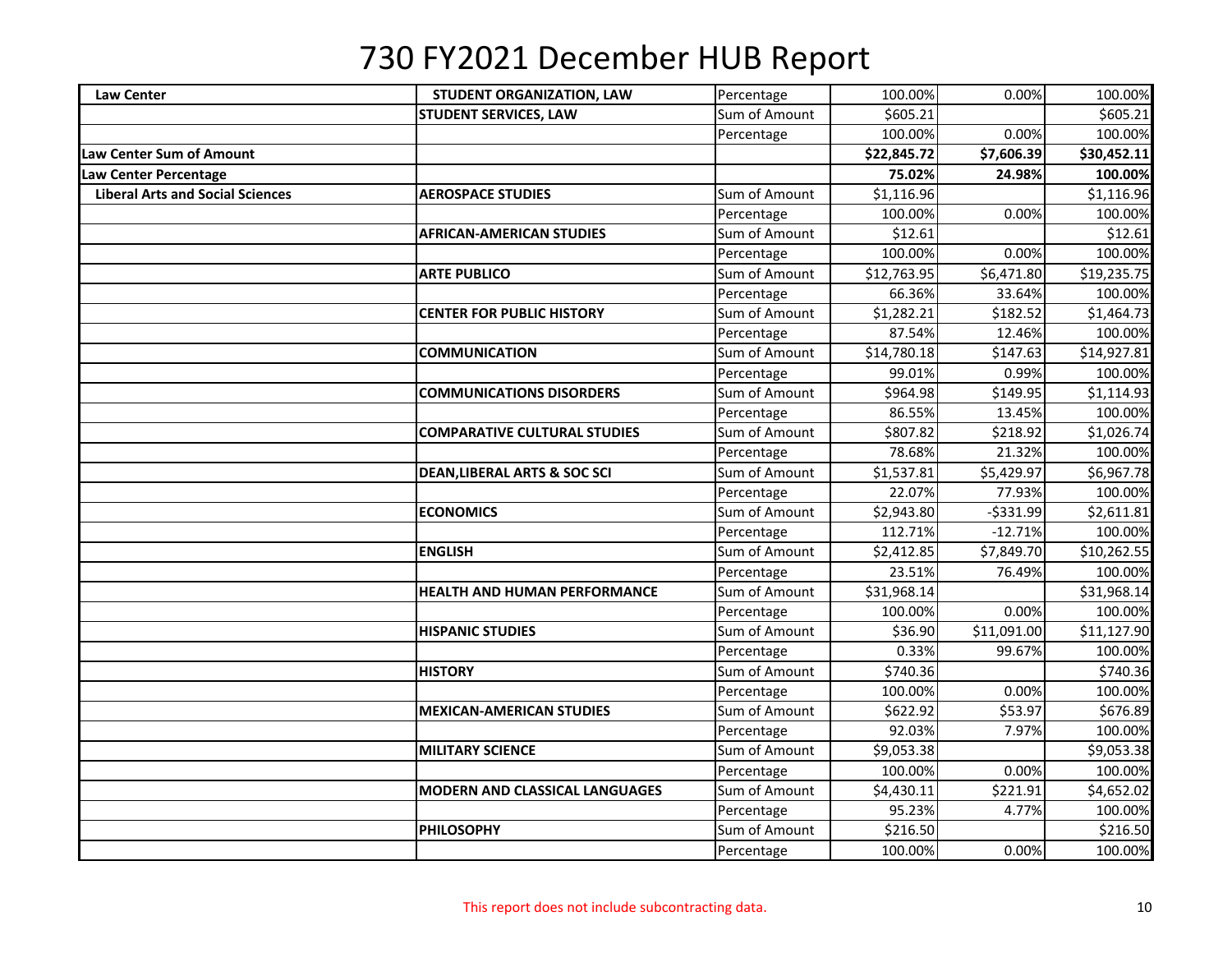| <b>Liberal Arts and Social Sciences</b>              | <b>POLITICAL SCIENCE</b>                 | Sum of Amount | \$15,482.92    | \$5,327.88  | \$20,810.80    |
|------------------------------------------------------|------------------------------------------|---------------|----------------|-------------|----------------|
|                                                      |                                          | Percentage    | 74.40%         | 25.60%      | 100.00%        |
|                                                      | <b>PSYCHOLOGY</b>                        | Sum of Amount | \$9,242.59     | \$6,892.16  | \$16,134.75    |
|                                                      |                                          | Percentage    | 57.28%         | 42.72%      | 100.00%        |
|                                                      | <b>SOCIOLOGY</b>                         | Sum of Amount | \$3,440.00     | \$6,039.70  | \$9,479.70     |
|                                                      |                                          | Percentage    | 36.29%         | 63.71%      | 100.00%        |
|                                                      | <b>WOMEN'S STUDIES PROGRAM</b>           | Sum of Amount | \$77.05        |             | \$77.05        |
|                                                      |                                          | Percentage    | 100.00%        | 0.00%       | 100.00%        |
| Liberal Arts and Social Sciences Sum of Amount       |                                          |               | \$113,934.04   | \$49,745.12 | \$163,679.16   |
| Liberal Arts and Social Sciences Percentage          |                                          |               | 69.61%         | 30.39%      | 100.00%        |
| Library                                              | <b>UNIVERSITY LIBRARIES</b>              | Sum of Amount | \$2,219,032.68 | \$324.75    | \$2,219,357.43 |
|                                                      |                                          | Percentage    | 99.99%         | 0.01%       | 100.00%        |
| Library Sum of Amount                                |                                          |               | \$2,219,032.68 | \$324.75    | \$2,219,357.43 |
| <b>Library Percentage</b>                            |                                          |               | 99.99%         | 0.01%       | 100.00%        |
| <b>Natural Science and Mathematics</b>               | <b>BIOLOGY &amp; BIOCHEMISTRY</b>        | Sum of Amount | \$543,230.57   | \$2,025.96  | \$545,256.53   |
|                                                      |                                          | Percentage    | 99.63%         | 0.37%       | 100.00%        |
|                                                      | <b>CHEMISTRY</b>                         | Sum of Amount | \$140,975.39   | \$41,978.39 | \$182,953.78   |
|                                                      |                                          | Percentage    | 77.06%         | 22.94%      | 100.00%        |
|                                                      | <b>COMPUTER SCIENCE</b>                  | Sum of Amount | \$9,904.40     | \$3,638.37  | \$13,542.77    |
|                                                      |                                          | Percentage    | 73.13%         | 26.87%      | 100.00%        |
|                                                      | <b>CTR FOR NUCLEAR REC&amp;CELL SIGN</b> | Sum of Amount | \$28,284.56    | \$1,285.00  | \$29,569.56    |
|                                                      |                                          | Percentage    | 95.65%         | 4.35%       | 100.00%        |
|                                                      | <b>DEAN, NATURAL SCIENCE &amp; MATHE</b> | Sum of Amount | \$115,178.91   | \$9,205.67  | \$124,384.58   |
|                                                      |                                          | Percentage    | 92.60%         | 7.40%       | 100.00%        |
|                                                      | <b>EARTH &amp; ATMOSPHERIC SCIENCES</b>  | Sum of Amount | \$85,814.35    | \$4,502.37  | \$90,316.72    |
|                                                      |                                          | Percentage    | 95.01%         | 4.99%       | 100.00%        |
|                                                      | <b>HOUSTON COASTAL CENTER</b>            | Sum of Amount | \$2,635.01     |             | \$2,635.01     |
|                                                      |                                          | Percentage    | 100.00%        | 0.00%       | 100.00%        |
|                                                      | <b>MATHEMATICS</b>                       | Sum of Amount | \$6,229.85     |             | \$6,229.85     |
|                                                      |                                          | Percentage    | 100.00%        | 0.00%       | 100.00%        |
|                                                      | <b>PHYSICS</b>                           | Sum of Amount | \$7,353.33     | \$242.30    | \$7,595.63     |
|                                                      |                                          | Percentage    | 96.81%         | 3.19%       | 100.00%        |
| <b>Natural Science and Mathematics Sum of Amount</b> |                                          |               | \$939,606.37   | \$62,878.06 | \$1,002,484.43 |
| <b>Natural Science and Mathematics Percentage</b>    |                                          |               | 93.73%         | 6.27%       | 100.00%        |
| Optometry                                            | <b>DEAN, OPTOMETRY</b>                   | Sum of Amount | \$56,208.17    | \$7,000.25  | \$63,208.42    |
|                                                      |                                          | Percentage    | 88.93%         | 11.07%      | 100.00%        |
|                                                      | <b>OPT VISION SCIENCES</b>               | Sum of Amount | \$11,060.35    | \$160.70    | \$11,221.05    |
|                                                      |                                          | Percentage    | 98.57%         | 1.43%       | 100.00%        |
|                                                      | <b>OPTOMETRY CLINIC</b>                  | Sum of Amount | \$246,536.63   | \$3,560.10  | \$250,096.73   |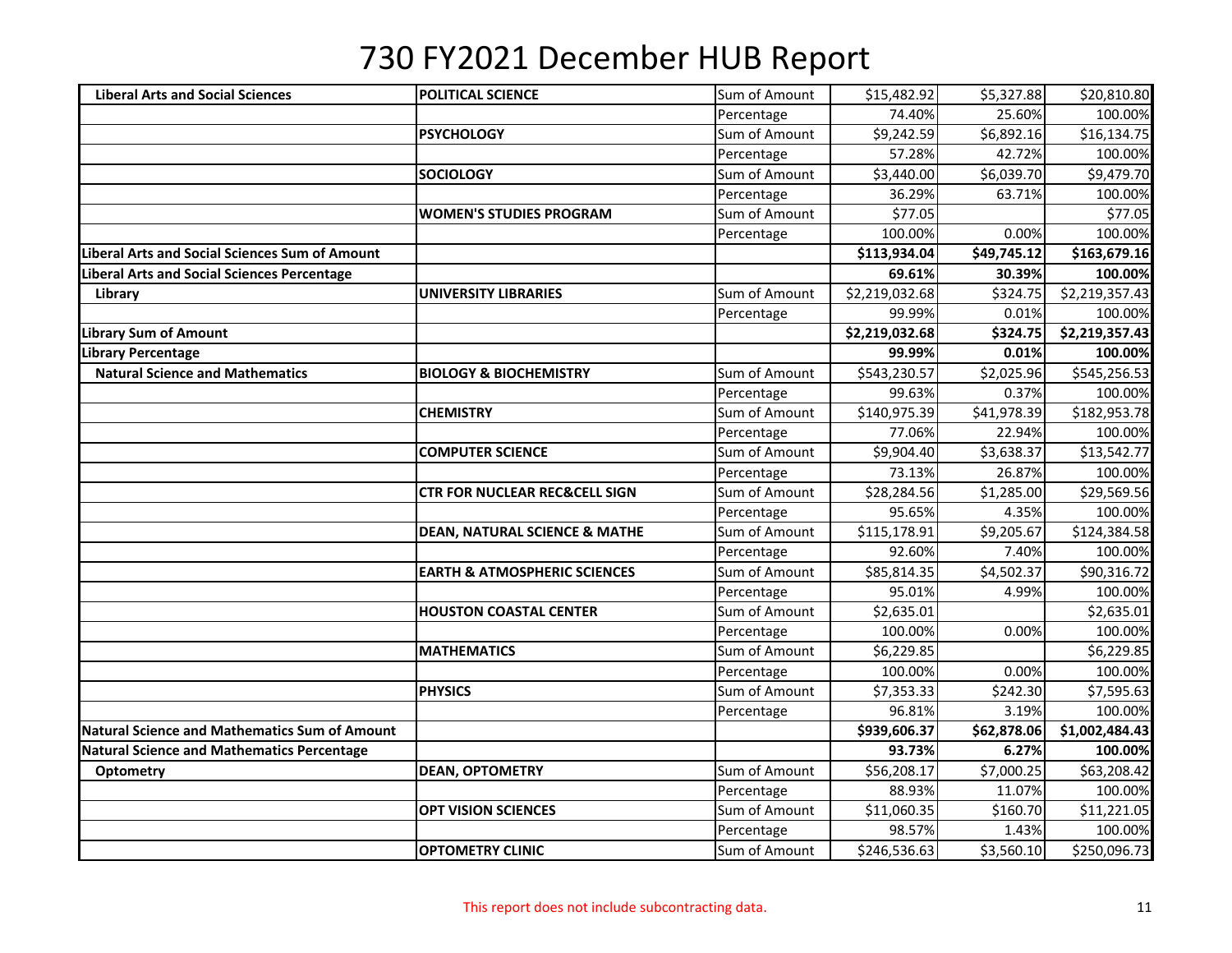| Optometry                      | <b>OPTOMETRY CLINIC</b>                   | Percentage    | 98.58%       | 1.42%       | 100.00%      |
|--------------------------------|-------------------------------------------|---------------|--------------|-------------|--------------|
| <b>Optometry Sum of Amount</b> |                                           |               | \$313,805.15 | \$10,721.05 | \$324,526.20 |
| <b>Optometry Percentage</b>    |                                           |               | 96.70%       | 3.30%       | 100.00%      |
| Pharmacy                       | <b>DEAN, PHARMACY</b>                     | Sum of Amount | \$32,194.21  | \$400.50    | \$32,594.71  |
|                                |                                           | Percentage    | 98.77%       | 1.23%       | 100.00%      |
|                                | <b>INSTITUTE FOR DRUG EDUCATION</b>       | Sum of Amount | \$45.44      |             | \$45.44      |
|                                |                                           | Percentage    | 100.00%      | 0.00%       | 100.00%      |
|                                | PHAR HEALTH OUTCOMES & POLICY             | Sum of Amount | \$33,581.09  | \$112.39    | \$33,693.48  |
|                                |                                           | Percentage    | 99.67%       | 0.33%       | 100.00%      |
|                                | <b>PHARM PRAC &amp; TRANS RESEARCH</b>    | Sum of Amount | \$12,870.13  | \$1,327.99  | \$14,198.12  |
|                                |                                           | Percentage    | 90.65%       | 9.35%       | 100.00%      |
|                                | PHARMACOLOGICAL & PHARMACEUTIC            | Sum of Amount | \$122,745.81 | \$2,180.16  | \$124,925.97 |
|                                |                                           | Percentage    | 98.25%       | 1.75%       | 100.00%      |
|                                | <b>STUDENT SERVICES PHARMACY</b>          | Sum of Amount | \$189.04     |             | \$189.04     |
|                                |                                           | Percentage    | 100.00%      | 0.00%       | 100.00%      |
| <b>Pharmacy Sum of Amount</b>  |                                           |               | \$201,625.72 | \$4,021.04  | \$205,646.76 |
| <b>Pharmacy Percentage</b>     |                                           |               | 98.04%       | 1.96%       | 100.00%      |
| <b>Research</b>                | AMI: ADV MANUFACTURING INSTITU            | Sum of Amount | \$6,029.62   | \$364.31    | \$6,393.93   |
|                                |                                           | Percentage    | 94.30%       | 5.70%       | 100.00%      |
|                                | <b>ANIMAL CARE OPERATIONS</b>             | Sum of Amount | \$54,621.24  | \$10,784.02 | \$65,405.26  |
|                                |                                           | Percentage    | 83.51%       | 16.49%      | 100.00%      |
|                                | <b>BUSINESS OPERATIONS</b>                | Sum of Amount |              | \$2,353.72  | \$2,353.72   |
|                                |                                           | Percentage    | 0.00%        | 100.00%     | 100.00%      |
|                                | <b>CARBON MGMT IN ENERGY (CMERC)</b>      | Sum of Amount | \$757.88     |             | \$757.88     |
|                                |                                           | Percentage    | 100.00%      | 0.00%       | 100.00%      |
|                                | <b>CTR FOR ADV COMPUTI &amp; DATA SYS</b> | Sum of Amount | \$4,499.17   |             | \$4,499.17   |
|                                |                                           | Percentage    | 100.00%      | 0.00%       | 100.00%      |
|                                | <b>DOR COMMUNICATIONS</b>                 | Sum of Amount | \$4,963.24   | \$120.00    | \$5,083.24   |
|                                |                                           | Percentage    | 97.64%       | 2.36%       | 100.00%      |
|                                | <b>ENVIRONMENT HEALTH &amp; LIFE SAFE</b> | Sum of Amount | \$2,003.41   |             | \$2,003.41   |
|                                |                                           | Percentage    | 100.00%      | 0.00%       | 100.00%      |
|                                | <b>GRANTS AND CONTRACTS</b>               | Sum of Amount | \$259.50     | \$7,863.39  | \$8,122.89   |
|                                |                                           | Percentage    | 3.19%        | 96.81%      | 100.00%      |
|                                | <b>HEALTH RESEARCH INSTITUTE</b>          | Sum of Amount | \$3,992.68   |             | \$3,992.68   |
|                                |                                           | Percentage    | 100.00%      | 0.00%       | 100.00%      |
|                                | <b>HPE - DATA SCIENCE CENTER</b>          | Sum of Amount | \$2,164.17   |             | \$2,164.17   |
|                                |                                           | Percentage    | 100.00%      | 0.00%       | 100.00%      |
|                                | OFFICE OF INTELL PROPERTY MGMT            | Sum of Amount | \$144,523.93 | \$9,396.63  | \$153,920.56 |
|                                |                                           | Percentage    | 93.90%       | 6.10%       | 100.00%      |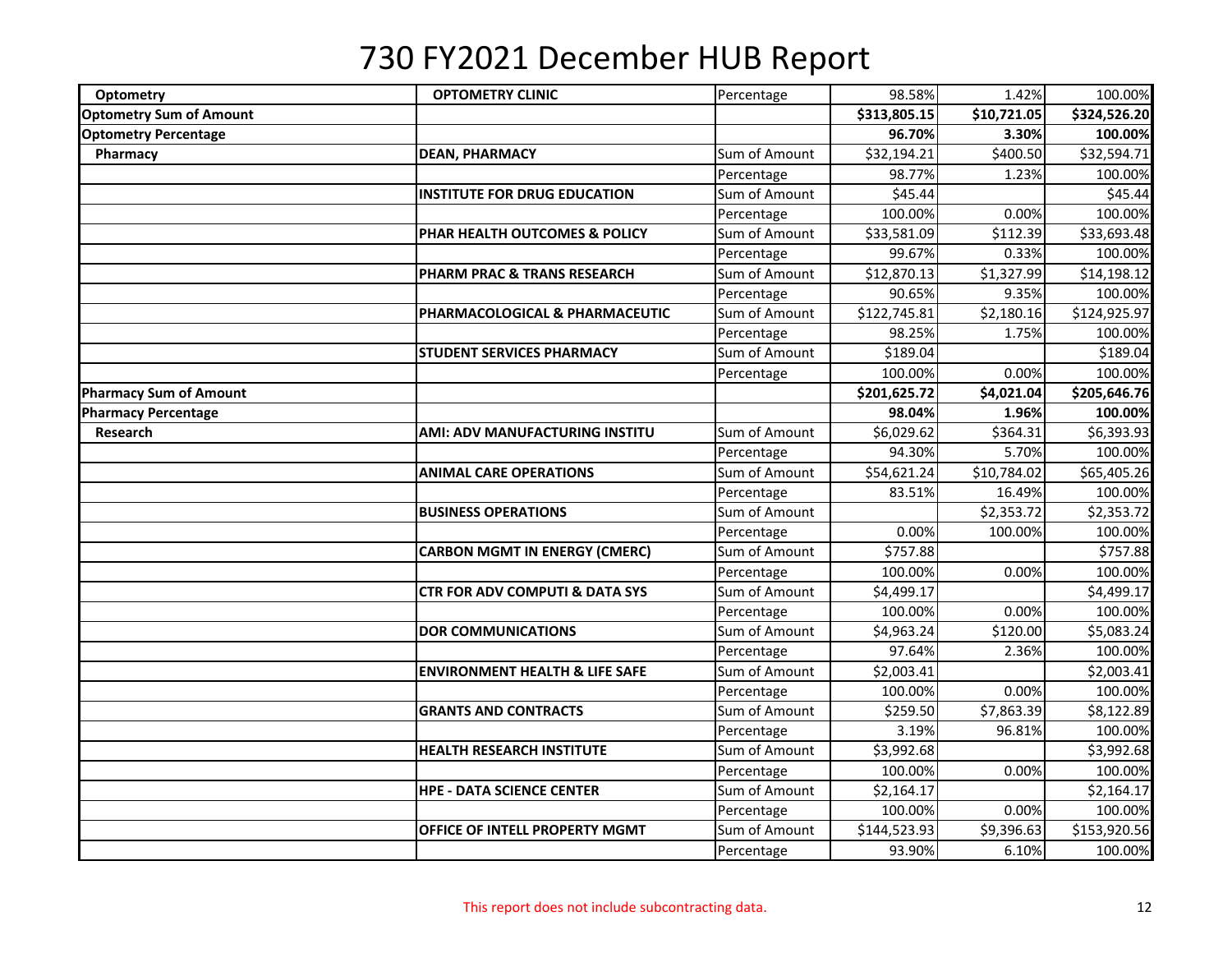| Research                      | <b>RESEARCH</b>                           | Sum of Amount | \$50,480.00  |                         | \$50,480.00  |
|-------------------------------|-------------------------------------------|---------------|--------------|-------------------------|--------------|
|                               |                                           | Percentage    | 100.00%      | 0.00%                   | 100.00%      |
|                               | <b>RESEARCH ADMINISTRATION</b>            | Sum of Amount | \$10,119.06  |                         | \$10,119.06  |
|                               |                                           | Percentage    | 100.00%      | 0.00%                   | 100.00%      |
|                               | <b>RESEARCH INTEGRITY &amp; OVERSIGHT</b> | Sum of Amount | \$915.00     | \$3,052.28              | \$3,967.28   |
|                               |                                           | Percentage    | 23.06%       | 76.94%                  | 100.00%      |
|                               | <b>TIMES</b>                              | Sum of Amount | \$45,714.13  | $\overline{$}16,039.24$ | \$61,753.37  |
|                               |                                           | Percentage    | 74.03%       | 25.97%                  | 100.00%      |
|                               | TX CTR SUPERCONDUCTIVITY AT UH            | Sum of Amount | \$11,602.49  | \$419.61                | \$12,022.10  |
|                               |                                           | Percentage    | 96.51%       | 3.49%                   | 100.00%      |
|                               | VP FOR RESEARCH CENTRAL OFFICE            | Sum of Amount | \$2,224.78   | \$2,784.79              | \$5,009.57   |
|                               |                                           | Percentage    | 44.41%       | 55.59%                  | 100.00%      |
| <b>Research Sum of Amount</b> |                                           |               | \$344,870.30 | \$53,177.99             | \$398,048.29 |
| <b>Research Percentage</b>    |                                           |               | 86.64%       | 13.36%                  | 100.00%      |
| <b>Student Affairs</b>        | <b>ADMISSIONS</b>                         | Sum of Amount | \$5,934.64   | \$18,957.45             | \$24,892.09  |
|                               |                                           | Percentage    | 23.84%       | 76.16%                  | 100.00%      |
|                               | <b>CAMPUS RECREATION</b>                  | Sum of Amount | \$4,960.69   | \$223.60                | \$5,184.29   |
|                               |                                           | Percentage    | 95.69%       | 4.31%                   | 100.00%      |
|                               | <b>CAMPUS SOLUTIONS SVC</b>               | Sum of Amount |              | \$3,000.00              | \$3,000.00   |
|                               |                                           | Percentage    | 0.00%        | 100.00%                 | 100.00%      |
|                               | CENTER FOR STUDENT INVOLVEMENT            | Sum of Amount | \$42.42      | \$214.25                | \$256.67     |
|                               |                                           | Percentage    | 16.53%       | 83.47%                  | 100.00%      |
|                               | <b>CENTER FOR STUDENT MEDIA</b>           | Sum of Amount | \$981.81     |                         | \$981.81     |
|                               |                                           | Percentage    | 100.00%      | 0.00%                   | 100.00%      |
|                               | <b>CENTER FOR STUDENTS W/DISABILI</b>     | Sum of Amount | \$6,588.86   | \$7,523.89              | \$14,112.75  |
|                               |                                           | Percentage    | 46.69%       | 53.31%                  | 100.00%      |
|                               | <b>CHILDREN'S LEARNING CENTER</b>         | Sum of Amount | \$3,220.64   | \$365.28                | \$3,585.92   |
|                               |                                           | Percentage    | 89.81%       | 10.19%                  | 100.00%      |
|                               | <b>CNTR FOR DIVERSITY &amp; INCLUSION</b> | Sum of Amount | \$588.02     |                         | \$588.02     |
|                               |                                           | Percentage    | 100.00%      | 0.00%                   | 100.00%      |
|                               | <b>COUGARS IN RECOVERY</b>                | Sum of Amount | \$15.98      |                         | \$15.98      |
|                               |                                           | Percentage    | 100.00%      | 0.00%                   | 100.00%      |
|                               | <b>COUNSELING AND PSYCH SVCS</b>          | Sum of Amount | \$1,951.77   |                         | \$1,951.77   |
|                               |                                           | Percentage    | 100.00%      | 0.00%                   | 100.00%      |
|                               | <b>CTR FRATERNITY &amp; SORORITY LIFE</b> | Sum of Amount | \$445.03     |                         | \$445.03     |
|                               |                                           | Percentage    | 100.00%      | 0.00%                   | 100.00%      |
|                               | <b>DEAN OF STUDENTS</b>                   | Sum of Amount | \$2,154.53   |                         | \$2,154.53   |
|                               |                                           | Percentage    | 100.00%      | 0.00%                   | 100.00%      |
|                               | <b>INTEGRATED ENROLLMENT SERVICES</b>     | Sum of Amount | \$1,596.44   | \$2,789.48              | \$4,385.92   |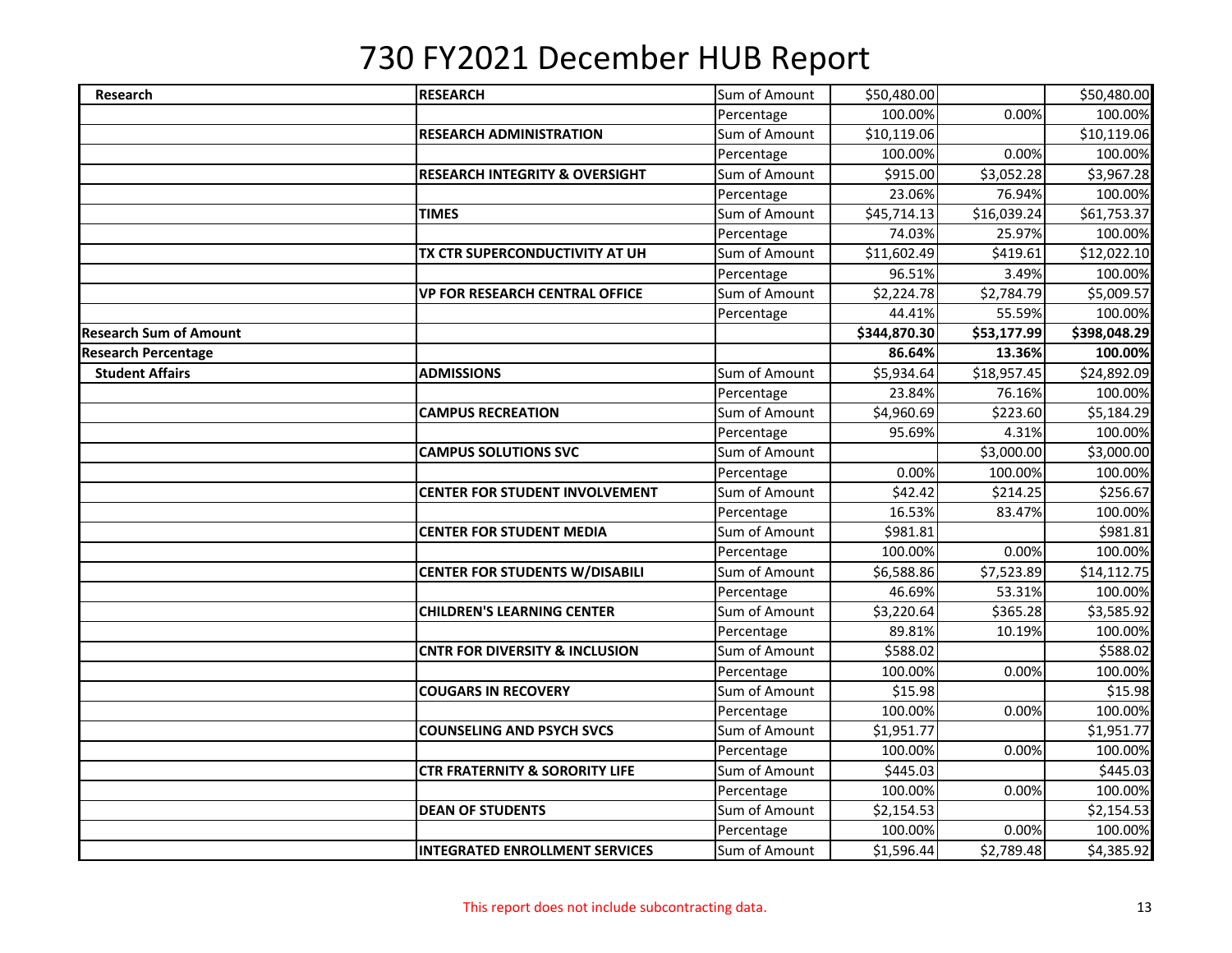| <b>Student Affairs</b>               | <b>INTEGRATED ENROLLMENT SERVICES</b>     | Percentage    | 36.40%       | 63.60%      | 100.00%      |
|--------------------------------------|-------------------------------------------|---------------|--------------|-------------|--------------|
|                                      | <b>INTL STUDENT &amp; SCHOLAR SERVIC</b>  | Sum of Amount | \$66.05      | \$594.11    | \$660.16     |
|                                      |                                           | Percentage    | 10.01%       | 89.99%      | 100.00%      |
|                                      | OFC OF THE UNIVERSIT REGISTRAR            | Sum of Amount | \$1,692.80   |             | \$1,692.80   |
|                                      |                                           | Percentage    | 100.00%      | 0.00%       | 100.00%      |
|                                      | <b>RELIGION CENTER</b>                    | Sum of Amount | \$359.40     |             | \$359.40     |
|                                      |                                           | Percentage    | 100.00%      | 0.00%       | 100.00%      |
|                                      | <b>SCHOLARSIPS &amp; FINANCIAL AID</b>    | Sum of Amount | \$2,197.36   |             | \$2,197.36   |
|                                      |                                           | Percentage    | 100.00%      | 0.00%       | 100.00%      |
|                                      | <b>STU COMMUNICATION &amp; MARKETING</b>  | Sum of Amount | \$200.00]    |             | \$200.00     |
|                                      |                                           | Percentage    | 100.00%      | 0.00%       | 100.00%      |
|                                      | <b>STU HOUSING - RESIDE LIFE</b>          | Sum of Amount | \$34,423.73  | \$1,898.31  | \$36,322.04  |
|                                      |                                           | Percentage    | 94.77%       | 5.23%       | 100.00%      |
|                                      | <b>STUDENT AFFAIRS</b>                    | Sum of Amount | \$33,893.99  | \$220.07    | \$34,114.06  |
|                                      |                                           | Percentage    | 99.35%       | 0.65%       | 100.00%      |
|                                      | <b>STUDENT AFFAIRS BUSINESS SRVC</b>      | Sum of Amount | \$509.53     | \$899.85    | \$1,409.38   |
|                                      |                                           | Percentage    | 36.15%       | 63.85%      | 100.00%      |
|                                      | <b>STUDENT CENTER</b>                     | Sum of Amount | \$1,680.85   | \$5,887.09  | \$7,567.94   |
|                                      |                                           | Percentage    | 22.21%       | 77.79%      | 100.00%      |
|                                      | <b>STUDENT HEALTH CENTER</b>              | Sum of Amount | \$25,887.80  | \$38,259.46 | \$64,147.26  |
|                                      |                                           | Percentage    | 40.36%       | 59.64%      | 100.00%      |
|                                      | <b>UNIVERSITY CAREER SERVICES</b>         | Sum of Amount | \$218.14     | \$265.88    | \$484.02     |
|                                      |                                           | Percentage    | 45.07%       | 54.93%      | 100.00%      |
|                                      | <b>URBAN EXPERIENCE</b>                   | Sum of Amount | \$193.28     | \$40.69     | \$233.97     |
|                                      |                                           | Percentage    | 82.61%       | 17.39%      | 100.00%      |
|                                      | <b>VETERAN SERVICES</b>                   | Sum of Amount | \$1,477.26   |             | \$1,477.26   |
|                                      |                                           | Percentage    | 100.00%      | 0.00%       | 100.00%      |
|                                      | <b>WELLNESS CENTER</b>                    | Sum of Amount | \$435.37     |             | \$435.37     |
|                                      |                                           | Percentage    | 100.00%      | 0.00%       | 100.00%      |
|                                      | <b>WOMEN &amp; GENDER RESOURCE CENTER</b> | Sum of Amount | \$350.84     |             | \$350.84     |
|                                      |                                           | Percentage    | 100.00%      | 0.00%       | 100.00%      |
| <b>Student Affairs Sum of Amount</b> |                                           |               | \$132,067.23 | \$81,139.41 | \$213,206.64 |
| <b>Student Affairs Percentage</b>    |                                           |               | 61.94%       | 38.06%      | 100.00%      |
| <b>Technology</b>                    | <b>CONSTRUCTION MANAGEMENT</b>            | Sum of Amount | \$10,645.27  |             | \$10,645.27  |
|                                      |                                           | Percentage    | 100.00%      | 0.00%       | 100.00%      |
|                                      | <b>DEAN, TECHNOLOGY</b>                   | Sum of Amount | \$286,609.43 | \$39,280.58 | \$325,890.01 |
|                                      |                                           | Percentage    | 87.95%       | 12.05%      | 100.00%      |
|                                      | <b>ENGINEERING TECHNOLOGY</b>             | Sum of Amount | \$50,634.26  | \$2,602.99  | \$53,237.25  |
|                                      |                                           | Percentage    | 95.11%       | 4.89%       | 100.00%      |